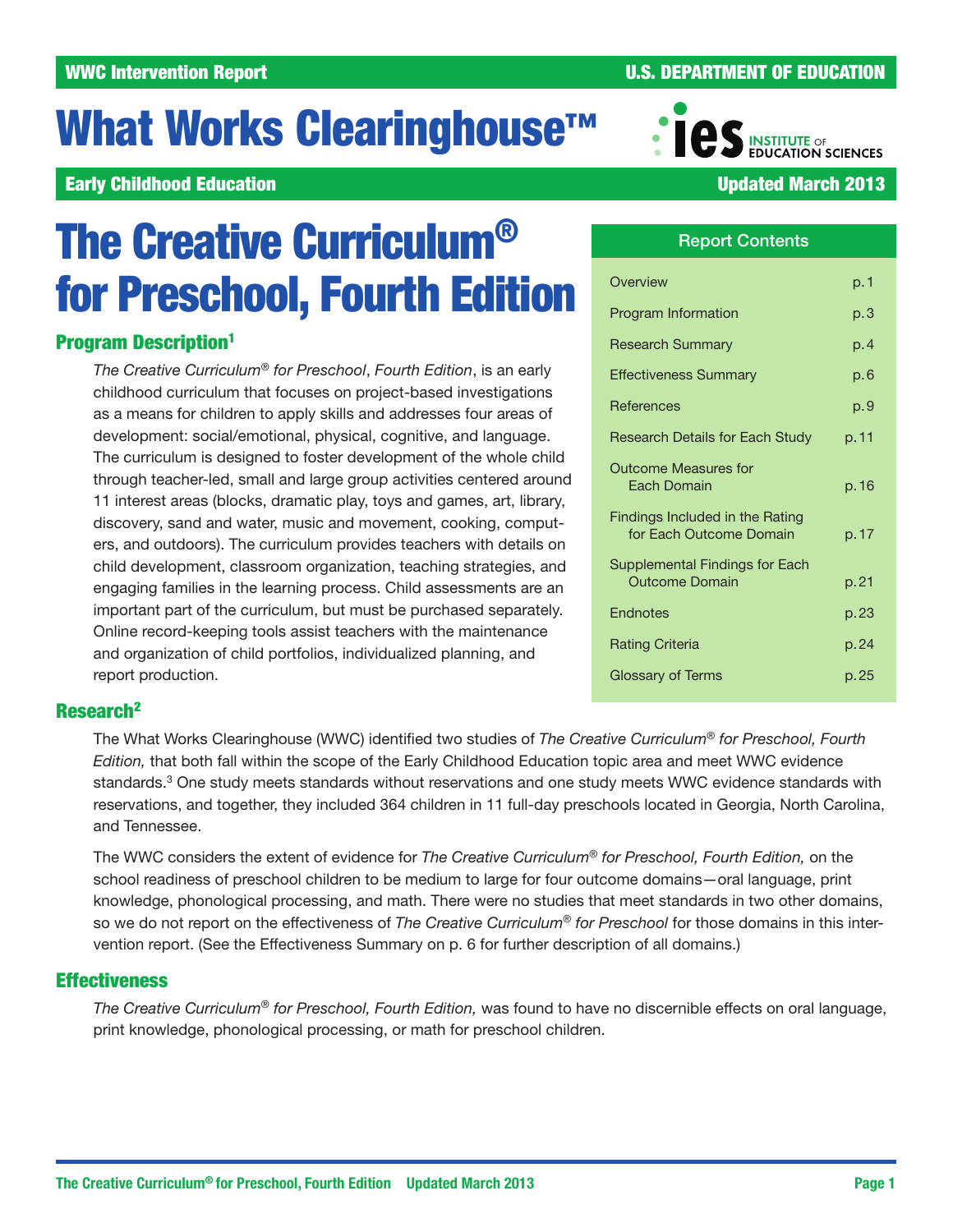# Table 1. Summary of findings<sup>4</sup>

|                                |                                |                | Improvement index (percentile points) |                                    |                       |                              |
|--------------------------------|--------------------------------|----------------|---------------------------------------|------------------------------------|-----------------------|------------------------------|
| <b>Outcome domain</b>          | <b>Rating of effectiveness</b> | <b>Average</b> | Range                                 | <b>Number of</b><br><b>studies</b> | Number of<br>children | <b>Extent of</b><br>evidence |
| <b>Oral language</b>           | No discernible effects         | $+2$           | $-6$ to $+9$                          |                                    | 362                   | Medium to large              |
| <b>Print knowledge</b>         | No discernible effects         | $-2$           | $-7$ to $+8$                          |                                    | 363                   | Medium to large              |
| <b>Phonological processing</b> | No discernible effects         | $-2$           | $-4$ to $+1$                          |                                    | 364                   | Medium to large              |
| <b>Math</b>                    | No discernible effects         | $+2$           | $-5$ to $+8$                          |                                    | 363                   | Medium to large              |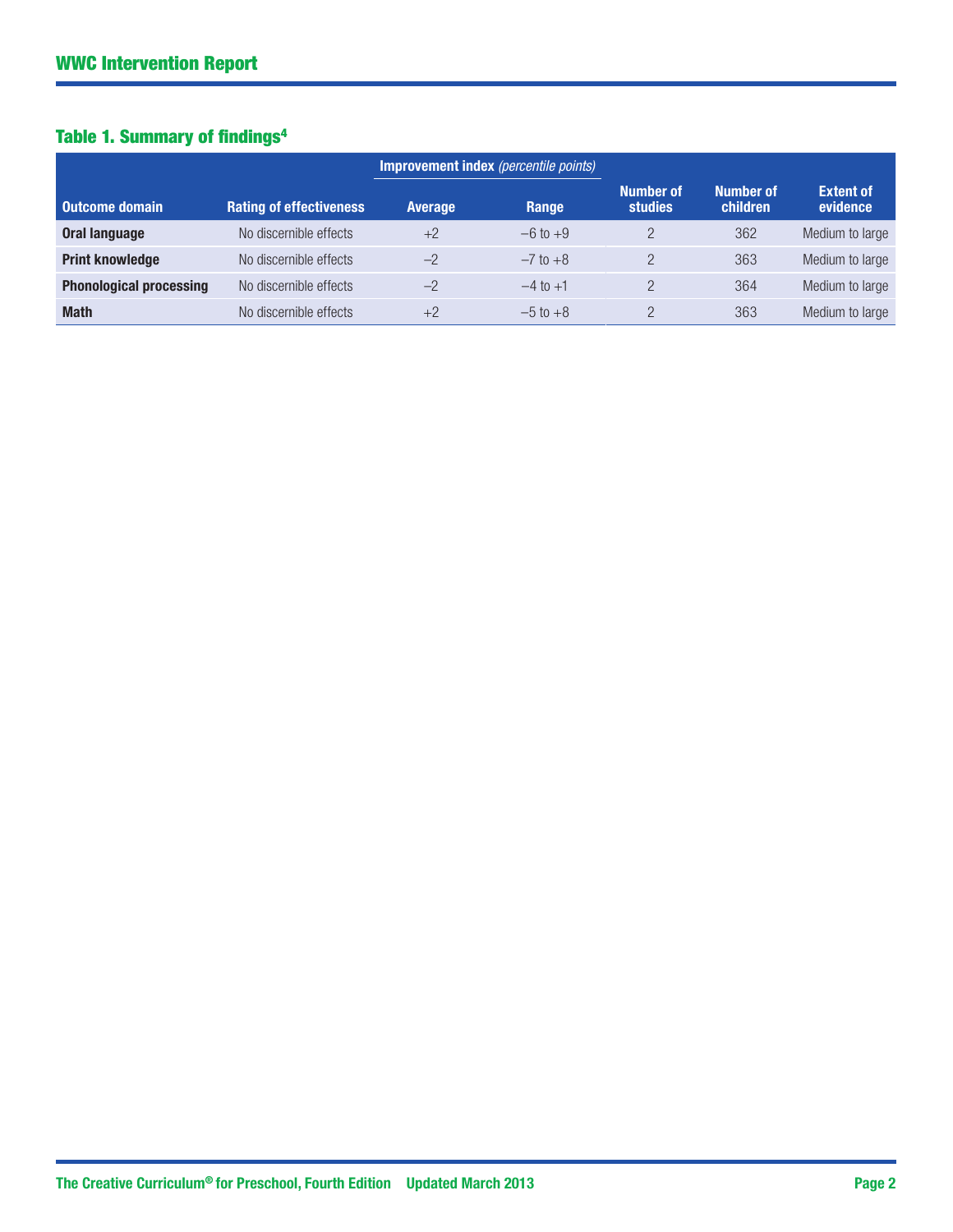# Program Information

#### **Background**

Developed by Diane Trister Dodge, Laura Colker, and Cate Heroman, *The Creative Curriculum*® *for Preschool, Fourth Edition*, is distributed by Teaching Strategies, Inc. Address: 7101 Wisconsin Ave., Suite 700, Bethesda, MD 20814. [Email: CustomerRelations@TeachingStrategies.com](Mailto: CustomerRelations@TeachingStrategies.com). Web: [http://www.teachingstrategies.com/](http://www.teachingstrategies.com). Telephone: (800) 637-3652.

The studies reviewed by the WWC are all evaluations of the Fourth Edition of *The Creative Curriculum*® *for Preschool*. In July 2011, the developer released *The Creative Curriculum*® *for Preschool, Fifth Edition,* as part of *The Creative Curriculum*® *System for Preschool*. No effectiveness studies of this updated, expanded curriculum have been completed. Therefore, this intervention report focuses on the Fourth Edition.

#### Program details

*The Creative Curriculum*® *for Preschool, Fourth Edition*, is an early childhood curriculum designed to foster social/ emotional, physical, cognitive, and language development and to enhance learning in literacy, math, science, social studies, the arts, and technology. The program includes information on children's development and learning, classroom organization and structure, teaching strategies, instructional goals and objectives, and guidance on how to engage families in their children's learning. *The Creative Curriculum*® *for Preschool* provides direction for intentional, teacher-guided learning experiences in large and small group settings.

The program is centered around the following 11 interest areas: blocks, dramatic play, toys and games, art, library, discovery, sand and water, music and movement, cooking, computers, and outdoors. The curriculum describes the learning that occurs through play in each area, the ways in which children might engage with the materials in each area, and teacher interactions to promote and scaffold children's learning. The curriculum includes the use of project-based investigations, called "studies," that are focused on meaningful science and social studies topics and that aim to provide children with an opportunity to apply skills in literacy, math, the arts, and technology. Suggestions on how to adapt these activities for children with disabilities and English language learners are provided for each component of the curriculum.

*The Creative Curriculum*® *for Preschool* also emphasizes the use of observation-based child assessments to help guide instruction. In addition to the general curriculum guide, separate literacy, math, science, and social studies guides are available. Implementation, evaluation guidance, and professional development services are also available from the developer, both online and onsite.

#### **Cost**

*The Creative Curriculum*® *for Preschool, Fourth Edition*, is no longer available for purchase from the distributor.

*The Creative Curriculum*®: *The Foundation*, a teacher's guide to *The Creative Curriculum*® *for Preschool*, *Fifth Edition,* can be purchased for \$189.95. This guide provides the theory and research foundation of the curriculum and helps teachers decide how to set up their classrooms. Teaching Strategies, Inc., also offers *The Creative Curriculum*® *System for Preschool*, which provides all the resources necessary to implement the program in a classroom. The system costs \$2,149.00 and includes the following curriculum materials: *The Creative Curriculum*®: *The Foundation*, *The Guide to The Creative Curriculum*® *System for Preschool*, *Getting Started* DVD, 100 *Mighty Minutes*TM activity cards, 201 Bilingual Intentional Teaching CardsTM, six teaching guides, 22 book discussion cards, *The Teaching Strategies*® *Children's Book Collection* featuring 75 books, *The Resource Organizer*, and *The Classroom and Family Resources* CD-ROM.

Additional implementation and evaluation guidance, as well as professional development services, can be purchased from the developer and delivered either onsite or online.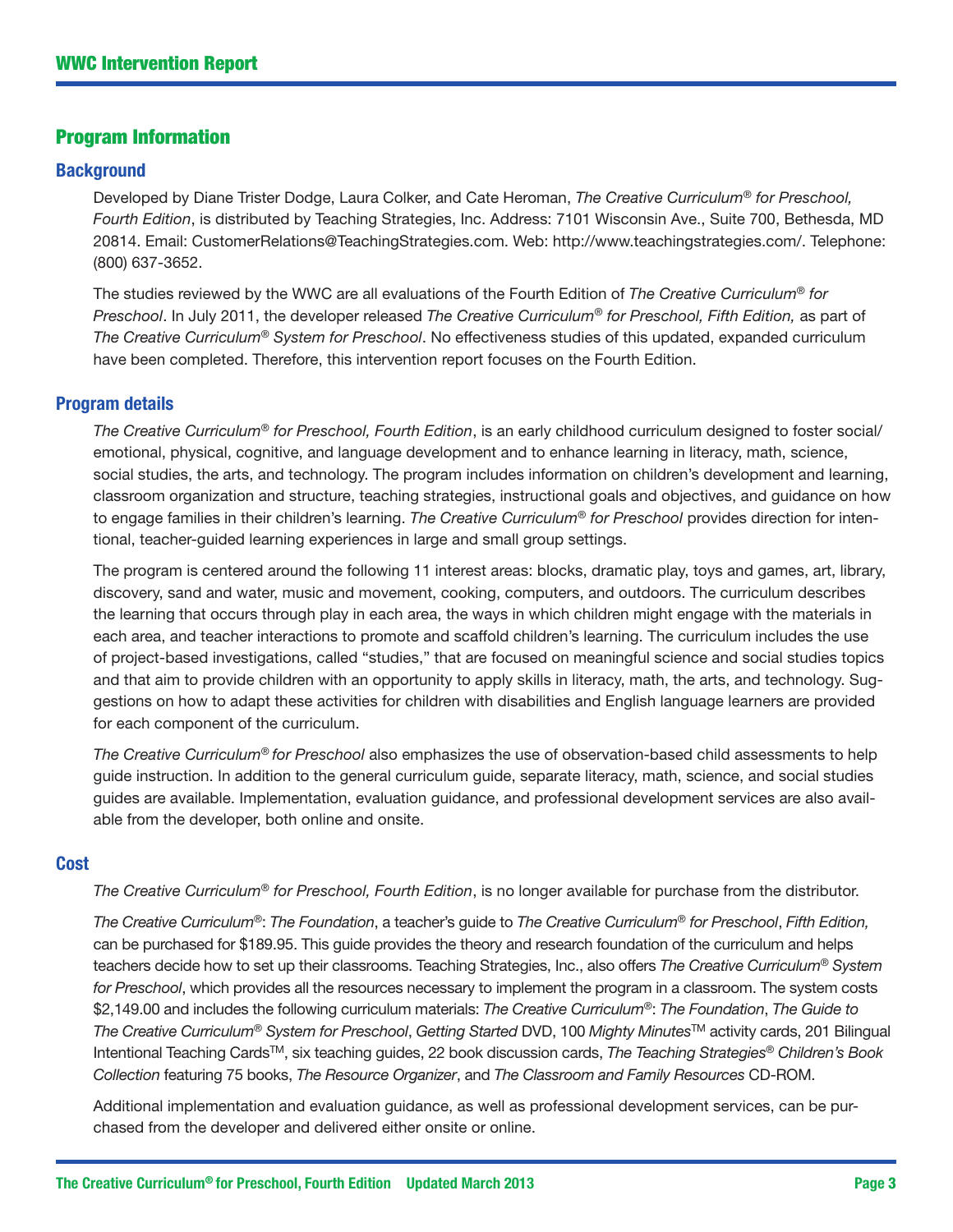#### Research Summary

The WWC identified 14 studies that investigated the effects of *The Creative Curriculum*® *for Preschool, Fourth Edition,* on the school readiness of preschool children.

The WWC reviewed four of those studies against group design evidence standards. One study (PCER Consortium, 2008, Chapter 3) is a randomized controlled trial that meets WWC evidence standards

#### Table 2. Scope of reviewed research

| Grade                  | РK          |
|------------------------|-------------|
| <b>Delivery method</b> | Whole class |
| <b>Program type</b>    | Curriculum  |

without reservations and one study (PCER Consortium, 2008, Chapter 2) is a randomized controlled trial that meets WWC evidence standards with reservations. Those two studies are summarized in this report. Two studies do not meet WWC evidence standards. The remaining ten studies do not meet WWC eligibility screens for review in this topic area. Citations for all 14 studies are in the References section, which begins on p. 9.

#### Summary of study meeting WWC evidence standards without reservations

The PCER Consortium (2008) study (Chapter 3) assessed the effects of *The Creative Curriculum*® *for Preschool*  using a randomized controlled trial of teachers and children in five Head Start centers in Georgia and North Carolina.5 In the pilot year of the study (the 2002–03 school year), 20 teachers were grouped by education and teacher certification status and then randomly assigned within each group to either the intervention group or the comparison group. Eighteen of the classrooms that were randomly assigned in the pilot year continued to participate during the national PCER evaluation year (the 2003–04 school year), and 194 children were selected for the study. Children within a Head Start center were sorted into groups on the basis of gender, disability status, and ethnicity, and within groups, they were randomly assigned to either intervention or comparison classrooms. Each of the five participating Head Start centers included both intervention and comparison classrooms.

The authors investigated effects on oral language, print knowledge, phonological processing, and math. The WWC based its effectiveness ratings on findings from comparisons of 90 children who received *The Creative Curriculum*® *for Preschool* and 81 comparison group children. The comparison condition was not a particular curriculum; rather, it consisted of teacher-developed curricula with a focus on basic school readiness. The authors reported on the effects of *The Creative Curriculum*® *for Preschool* in the spring of the preschool year and again at the end of kindergarten. The outcomes reported at the end of the kindergarten year are not included in the WWC's effectiveness calculations but are presented as supplemental findings in Appendix D. The authors also reported findings on the Social Skills Rating Scale; however, these findings are not reported here because the current Early Childhood Education topic area protocol does not include sociobehavioral outcomes.

#### Summary of study meeting WWC evidence standards with reservations

The PCER Consortium (2008) study (Chapter 2) assessed the effects of *The Creative Curriculum*® *for Preschool*  using a randomized controlled trial of classrooms in 28 preschools in Tennessee. In the pilot year of the study (the 2002–03 school year), 36 full-day preschool classrooms were sorted into groups of three on the basis of demographic and achievement characteristics and then, within each group of three, randomly assigned to one of two intervention groups, *The Creative Curriculum*® *for Preschool* or *Bright Beginnings*, or to a comparison group. At the time of random assignment, 21 of the 36 classrooms (seven from each group) were randomly selected to become part of the national PCER evaluation study (during the 2003–04 school year). Eight of the 21 classrooms selected for the national PCER evaluation year dropped out at the end of the pilot year, but were replaced with eight classrooms randomly selected from the original 36 classrooms, bringing the total back to seven classrooms per group in the national PCER evaluation study in 2003–04 (seven *The Creative Curriculum*® *for Preschool* and seven comparison).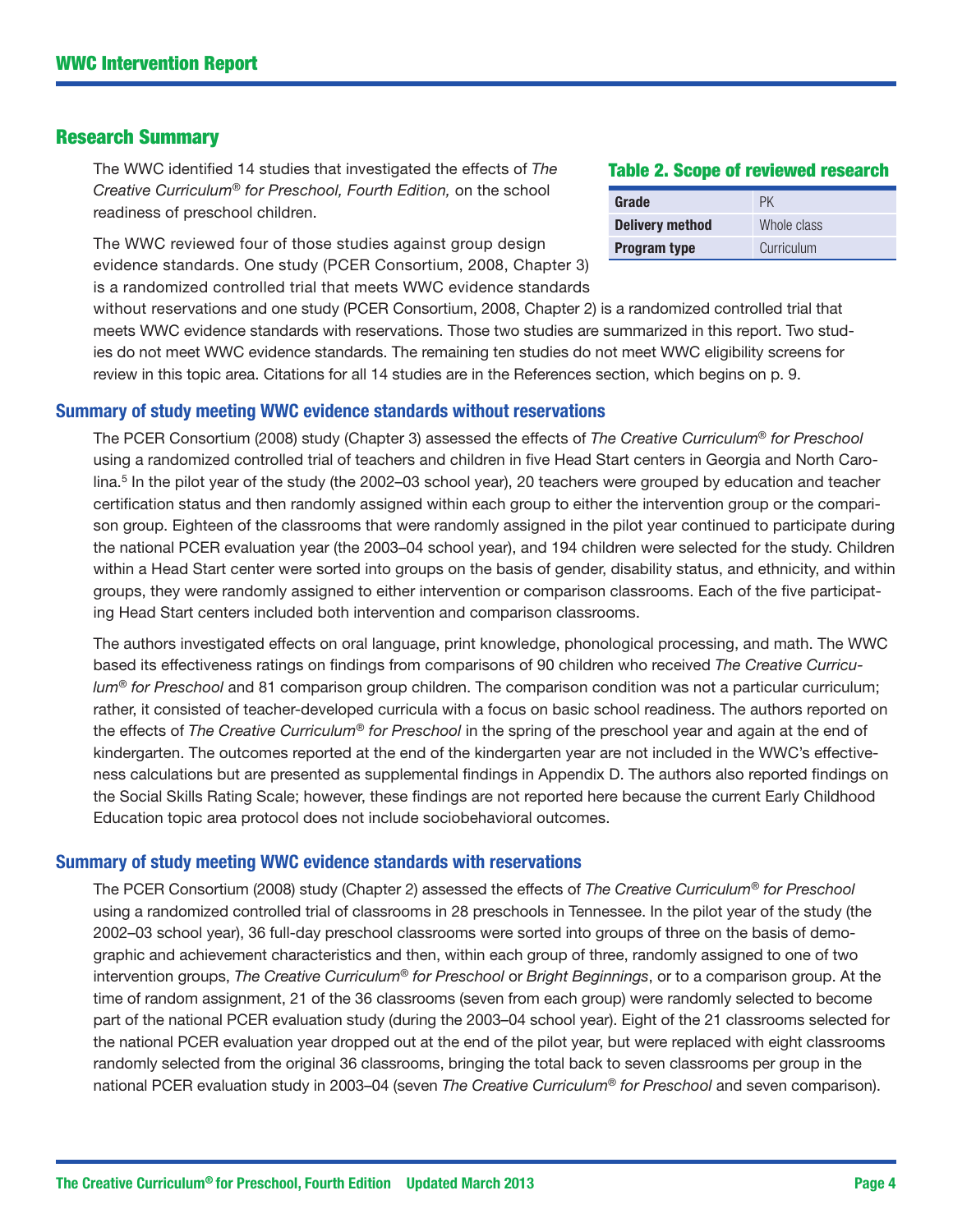Although the PCER Consortium (2008) study (Chapter 2) used a randomized controlled trial design to assign classrooms to intervention or comparison conditions in the pilot study year, the study (Chapter 2) analyzed data from the national PCER evaluation year (2003–04 school year), when children who had been in the classrooms at the time of random assignment (the start of the 2002–03 school year) had moved on to kindergarten, and a new class of children had replaced them. Thus, the study has high attrition at the child level and, under WWC standards, must demonstrate baseline equivalence between the intervention and comparison group sample of children used in the analyses of outcomes.

The authors investigated effects on oral language, print knowledge, phonological processing, and math. The WWC based its effectiveness ratings on findings from comparisons of 93 children who received *The Creative Curriculum*® *for Preschool* and 100 comparison group children. The comparison condition was not a particular curriculum; rather, it consisted of teacher-developed curricula with a focus on basic school readiness. Fifty-one percent of the children were male, 82% were Caucasian, and 23% were reported to have a disability. The study demonstrated the baseline equivalence of the outcome measures in the oral language, print knowledge, phonological processing, and math domains for the analytic samples of intervention and comparison group children at the end of the preschool year.<sup>6</sup> The authors reported on the effects of *The Creative Curriculum*® *for Preschool* in the spring of the preschool year and again at the end of kindergarten. The kindergarten findings are not reported here because information about the baseline equivalence of the outcome measures for the kindergarten sample was not provided in the report. The authors also reported findings on the Social Skills Rating Scale; however, these findings are not reported here because the current Early Childhood Education topic area protocol does not include sociobehavioral outcomes.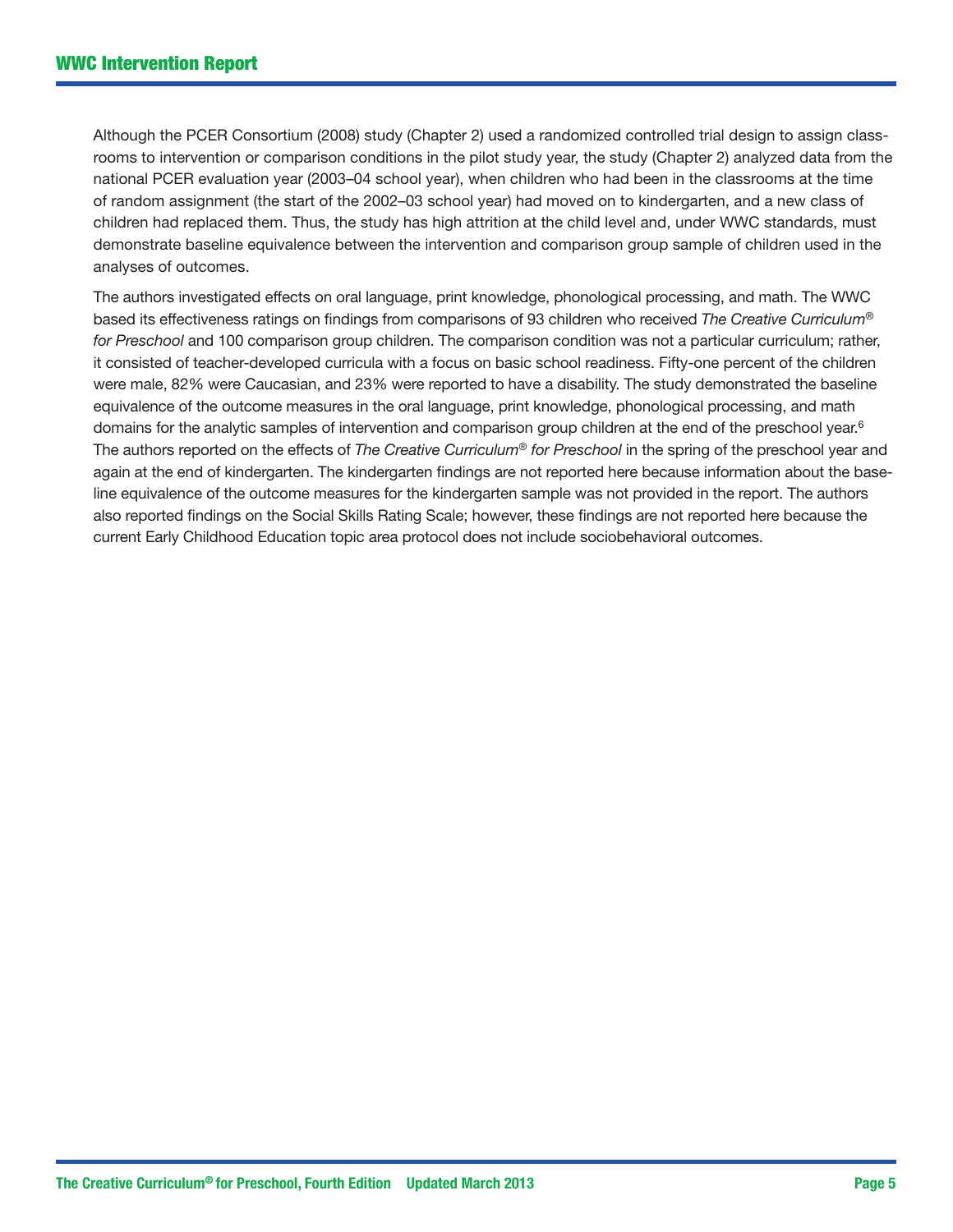### Effectiveness Summary

The WWC review of *The Creative Curriculum*® *for Preschool, Fourth Edition,* for the Early Childhood Education topic area includes child outcomes in six domains: oral language, print knowledge, phonological processing, early reading and writing, cognition, and math. The two studies of *The Creative Curriculum*® *for Preschool* that meet WWC evidence standards reported findings in four of the six domains: (a) oral language, (b) print knowledge, (c) phonological processing, and (d) math. The findings below present the authors' estimates and WWC-calculated estimates of the size and statistical significance of the effects of *The Creative Curriculum*® *for Preschool* on preschool children. For a more detailed description of the rating of effectiveness and extent of evidence criteria, see the WWC Rating Criteria on p. 24.

#### Summary of effectiveness for the oral language domain

One study that meets WWC evidence standards without reservations and one study that meets WWC evidence standards with reservations reported findings in the oral language domain.

The PCER Consortium (2008, Chapter 3) analyzed the effectiveness of *The Creative Curriculum*® *for Preschool* on oral language outcomes using the Peabody Picture Vocabulary Test III (PPVT-III) and the Test of Language Development–Primary III (TOLD-P:3) Grammatic Understanding subtest. The authors report, and the WWC confirms, that differences between *The Creative Curriculum*® *for Preschool* group and the comparison group are not statistically significant or substantively important (that is, an effect size of at least 0.25) on either of these measures. The WWC characterizes these study findings as an indeterminate effect.

The PCER Consortium (2008, Chapter 2) examined the effectiveness of *The Creative Curriculum*® *for Preschool* on oral language using the PPVT-III and the TOLD-P:3. The authors report, and the WWC confirms, that differences between *The Creative Curriculum*® *for Preschool* group and the comparison group are not statistically significant or substantively important on either of these measures. The WWC characterizes these study findings as an indeterminate effect.

Thus, for the oral language domain, both studies found indeterminate effects. This results in a rating of no discernible effects, with a medium to large extent of evidence.

| <b>Rating of effectiveness</b>                                | Criteria met                                                                                                                                                                                                         |
|---------------------------------------------------------------|----------------------------------------------------------------------------------------------------------------------------------------------------------------------------------------------------------------------|
| No discernible effects<br>No affirmative evidence of effects. | In the two studies that reported findings, the estimated impact of the intervention on outcomes in the oral<br>language domain was neither statistically significant nor large enough to be substantively important. |
|                                                               |                                                                                                                                                                                                                      |
| <b>Extent of evidence</b>                                     | Criteria met                                                                                                                                                                                                         |

#### Table 3. Rating of effectiveness and extent of evidence for the oral language domain

#### Summary of effectiveness for the print knowledge domain

One study that meets WWC evidence standards without reservations and one study that meets WWC evidence standards with reservations reported findings in the print knowledge domain.

The PCER Consortium (2008, Chapter 3) analyzed the effectiveness of *The Creative Curriculum*® *for Preschool* on the Test of Early Reading Ability III (TERA-3), the Woodcock-Johnson III (WJ-III) Letter-Word Identification subtest, and the WJ-III Spelling subtest. The authors report, and the WWC confirms, that differences between *The Creative Curriculum*® *for Preschool* and comparison groups are not statistically significant or large enough to be substantively important on any of these measures. The WWC characterizes these study findings as an indeterminate effect.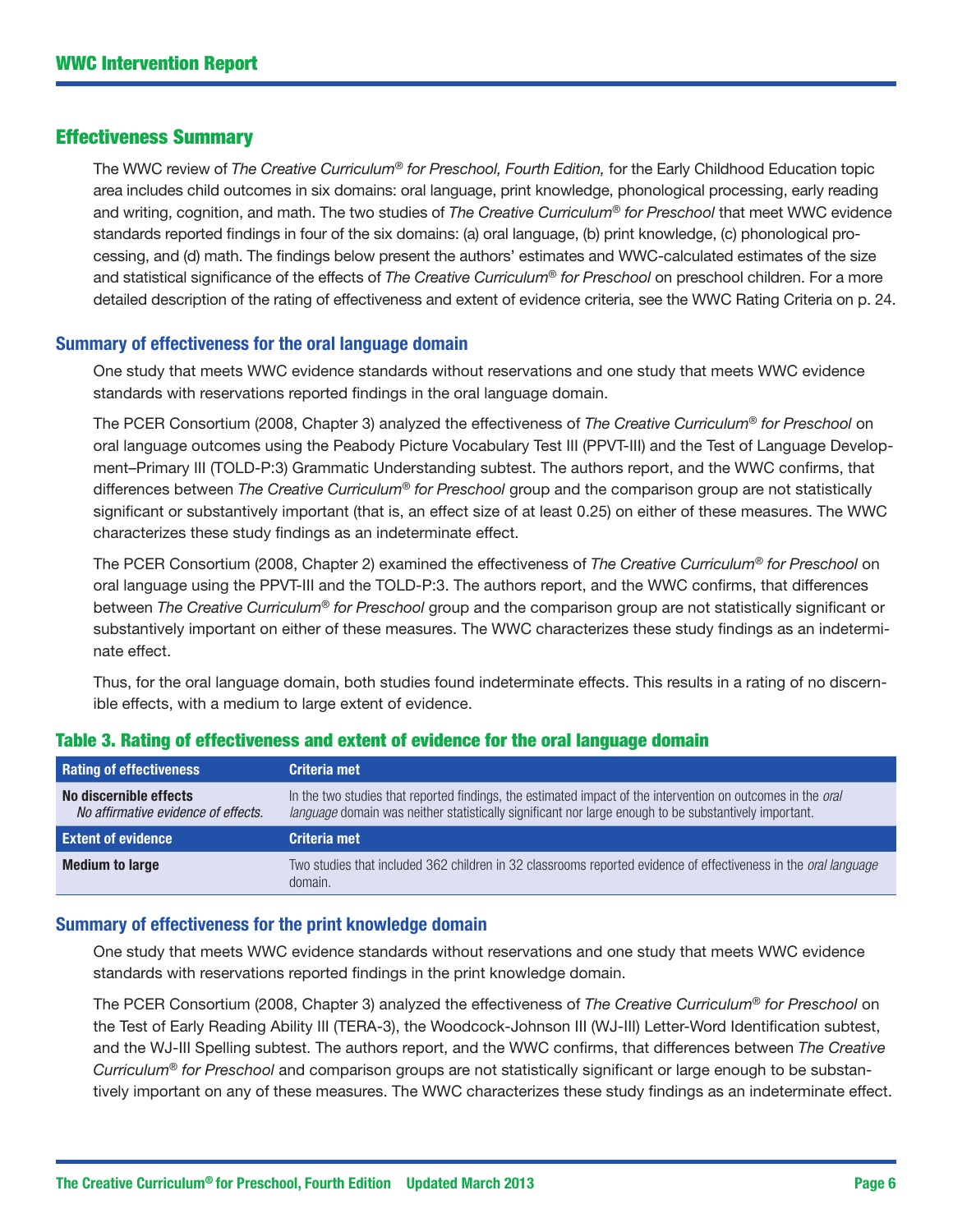The PCER Consortium (2008, Chapter 2) examined the effectiveness of *The Creative Curriculum*® *for Preschool* on the TERA-3, the WJ-III Letter-Word Identification subtest, and the WJ-III Spelling subtest. The authors report, and the WWC confirms, that differences between *The Creative Curriculum*® *for Preschoo*l and comparison groups are not statistically significant or large enough to be substantively important on any of these measures. The WWC characterizes these study findings as an indeterminate effect.

Thus, for the print knowledge domain, both studies found indeterminate effects. This results in a rating of no discernible effects, with a medium to large extent of evidence.

# Table 4. Rating of effectiveness and extent of evidence for the print knowledge domain

| <b>Rating of effectiveness</b>                                   | <b>Criteria met</b>                                                                                                                                                                                                    |
|------------------------------------------------------------------|------------------------------------------------------------------------------------------------------------------------------------------------------------------------------------------------------------------------|
| No discernible effects<br>No affirmative evidence of<br>effects. | In the two studies that reported findings, the estimated impact of the intervention on outcomes in the print<br>knowledge domain was neither statistically significant nor large enough to be substantively important. |
| <b>Extent of evidence</b>                                        | Criteria met                                                                                                                                                                                                           |
| <b>Medium to large</b>                                           | Two studies that included 363 children in 32 classrooms reported evidence of effectiveness in the print<br>knowledge domain.                                                                                           |

# Summary of effectiveness for the phonological processing domain

One study that meets WWC evidence standards without reservations and one study that meets WWC evidence standards with reservations reported findings in the phonological processing domain.

The PCER Consortium (2008, Chapter 3) analyzed the effectiveness of *The Creative Curriculum*® *for Preschool* on phonological processing using the Preschool Comprehensive Test of Phonological and Print Processing (Pre-CTOPPP) Elision subtest. The authors report, and the WWC confirms, that differences between *The Creative Curriculum*® *for Preschool* and comparison groups are not statistically significant or substantively important on this measure. The WWC characterizes these study findings as an indeterminate effect.

The PCER Consortium (2008, Chapter 2) also analyzed the effectiveness of *The Creative Curriculum*® *for Preschool* on phonological processing using the Pre-CTOPPP Elision subtest. The authors report, and the WWC confirms, that differences between *The Creative Curriculum*® *for Preschool* and comparison groups are not statistically significant or substantively important on this measure. The WWC characterizes these study findings as an indeterminate effect.

Thus, for the phonological processing domain, both studies found indeterminate effects. This results in a rating of no discernible effects, with a medium to large extent of evidence.

# Table 5. Rating of effectiveness and extent of evidence for the phonological processing domain

| <b>Rating of effectiveness</b>                                   | Criteria met                                                                                                                                                                                                                          |
|------------------------------------------------------------------|---------------------------------------------------------------------------------------------------------------------------------------------------------------------------------------------------------------------------------------|
| No discernible effects<br>No affirmative evidence of<br>effects. | In the two studies that reported findings, the estimated impact of the intervention on outcomes in the <i>phonological</i><br>processing domain was neither statistically significant nor large enough to be substantively important. |
| <b>Extent of evidence</b>                                        | Criteria met                                                                                                                                                                                                                          |
| <b>Medium to large</b>                                           | Two studies that included 364 children in 32 classrooms reported evidence of effectiveness in the <i>phonological</i><br>processing domain.                                                                                           |

# Summary of effectiveness for the math domain

One study that meets WWC evidence standards without reservations and one study that meets WWC evidence standards with reservations reported findings in the math domain.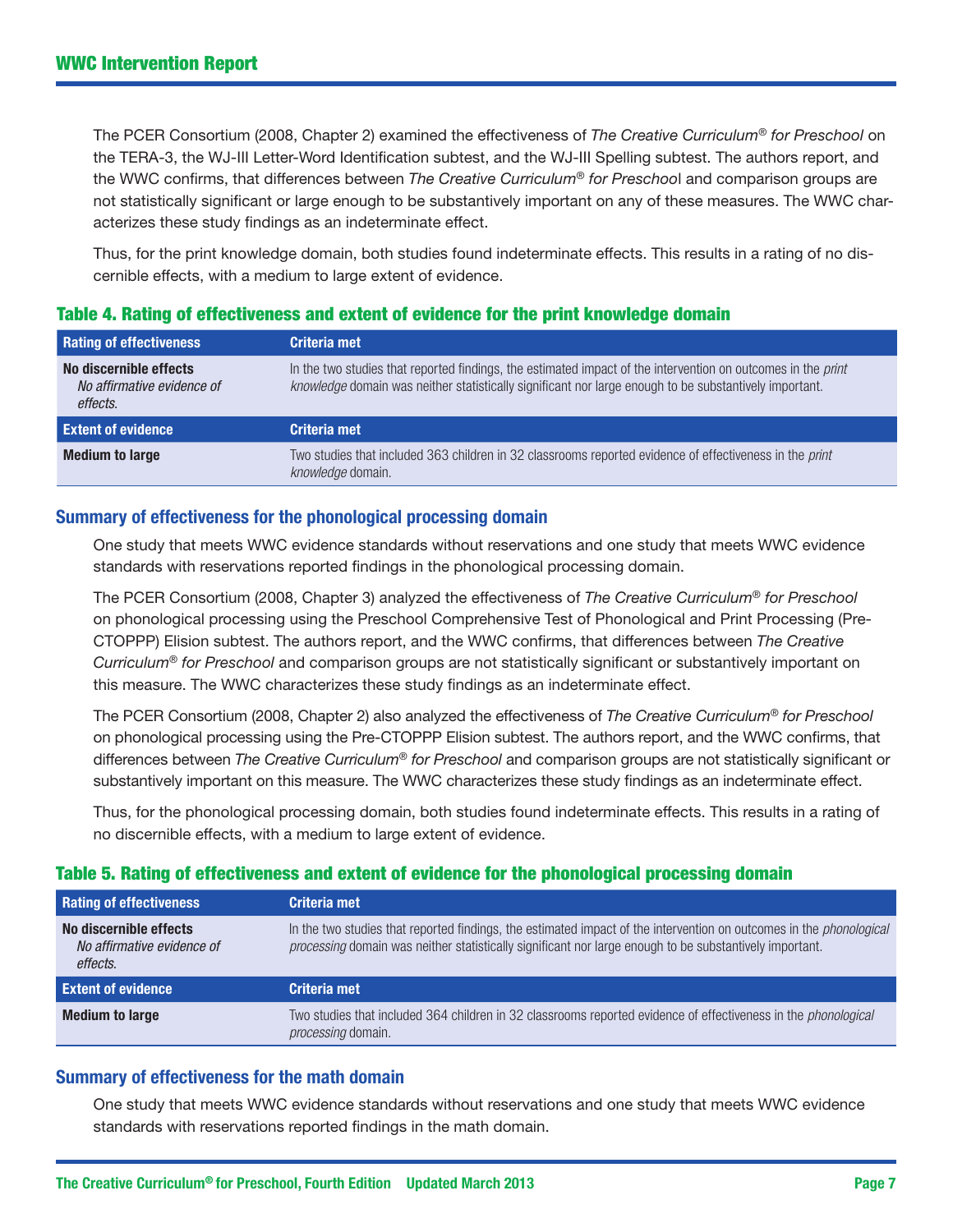The PCER Consortium (2008, Chapter 3) analyzed the effectiveness of *The Creative Curriculum*® *for Preschool* on math using the WJ-III Applied Problems subtest, the Child Math Assessment–Abbreviated (CMA-A), and the Building Blocks Shape Composition task. The authors report, and the WWC confirms, that differences between *The Creative Curriculum*® *for Preschool* and comparison groups are not statistically significant or large enough to be substantively important on any of these measures. The WWC characterizes these study findings as an indeterminate effect.

The PCER Consortium (2008, Chapter 2) also examined the effectiveness of *The Creative Curriculum*® *for Preschool* on math using the WJ-III Applied Problems subtest, the CMA-A, and the Building Blocks Shape Composition task. The authors report, and the WWC confirms, that differences between *The Creative Curriculum*® *for Preschool* and comparison groups are not statistically significant or large enough to be substantively important on any of these measures. The WWC characterizes these study findings as an indeterminate effect.

Thus, for the math domain, both studies found indeterminate effects. This results in a rating of no discernible effects, with a medium to large extent of evidence.

### Table 6. Rating of effectiveness and extent of evidence for the math domain

| <b>Rating of effectiveness</b>                                   | Criteria met                                                                                                                                                                                                |
|------------------------------------------------------------------|-------------------------------------------------------------------------------------------------------------------------------------------------------------------------------------------------------------|
| No discernible effects<br>No affirmative evidence of<br>effects. | In the two studies that reported findings, the estimated impact of the intervention on outcomes in the math<br>domain was neither statistically significant nor large enough to be substantively important. |
| <b>Extent of evidence</b>                                        | Criteria met                                                                                                                                                                                                |
| <b>Medium to large</b>                                           | Two studies that included 363 children in 32 classrooms reported evidence of effectiveness in the math domain.                                                                                              |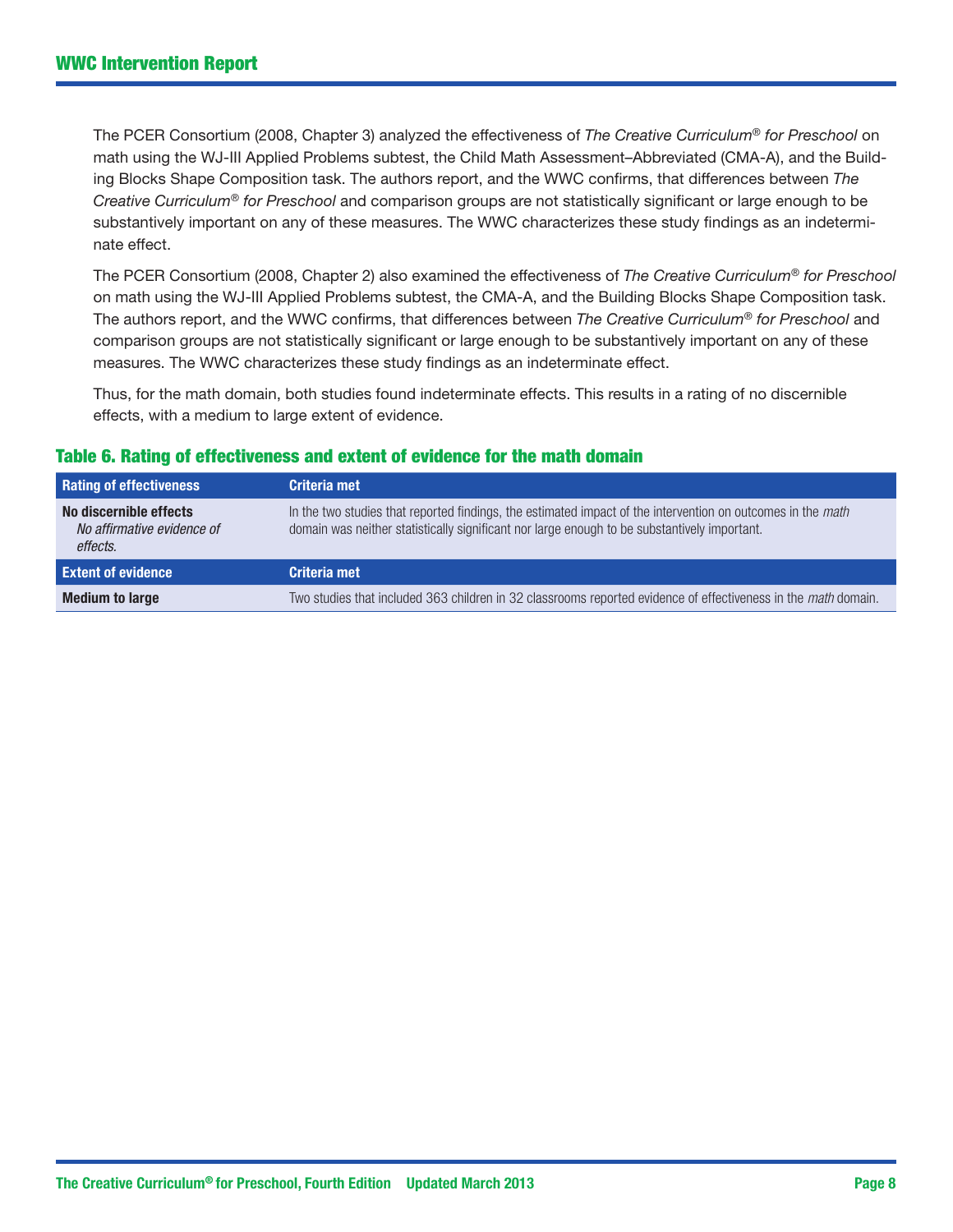# **References**

#### Study that meets WWC evidence standards without reservations

Preschool Curriculum Evaluation Research (PCER) Consortium. (2008, chapter 3). Creative Curriculum: University of North Carolina at Charlotte. In *Effects of preschool curriculum programs on school readiness* (pp. 55–64, Appendix C, and Appendix D). Washington, DC: National Center for Education Research, Institute of Education Sciences, U.S. Department of Education.

#### Study that meets WWC evidence standards with reservations

Preschool Curriculum Evaluation Research (PCER) Consortium. (2008, chapter 2). Bright Beginnings and Creative Curriculum: Vanderbilt University. In *Effects of preschool curriculum programs on school readiness* (pp. 41–54, Appendix C, and Appendix D). Washington, DC: National Center for Education Research, Institute of Education Sciences, U.S. Department of Education.

#### Studies that do not meet WWC evidence standards

- Hartford Foundation for Public Giving. (2004). *Hartford children are learning by leaps and bounds: Achievements of children involved in Brighter Futures Child Care Enhancement Project*. Hartford, CT: Author. The study does not meet WWC evidence standards because the measures of effectiveness cannot be attributed solely to the intervention—the intervention was combined with another intervention.
- Henry, G. T., Ponder, B. D., Rickman, D. K., Mashburn, A. J., Henderson, L. W., & Gordon, C. S. (2004). *An evaluation of the implementation of Georgia's pre-K program: Report of the findings from the Georgia early childhood study (2002-03)*. Atlanta: Georgia State University, Andrew Young School of Policy Studies. The study does not meet WWC evidence standards because it uses a quasi-experimental design in which the analytic intervention and comparison groups are not shown to be equivalent.

#### *Additional source:*

Henry, G. T., Henderson, L. W., Ponder, B. D., Gordon, C. S., Mashburn, A. J., & Rickman, D. K. (2003). *Report of the findings from the early childhood study: 2001–2001*. Atlanta: Georgia State University, Andrew Young School of Policy Studies.

#### Studies that are ineligible for review using the Early Childhood Education Evidence Review Protocol

Abbott-Shim, M. (2000). *Sure Start effectiveness study: Final report.* Atlanta, GA: Report for the U.S. Department of Defense Education Activity by Quality Assist, Inc. The study is ineligible for review because it does not use a comparison group design or a single-case design.

#### *Additional source:*

- Zigler, E. F., & Bishop-Josef, S. J. (2006). The cognitive child versus the whole child: Lessons from 40 years of Head Start. In D. G. Singer, R. M. Golinkoff, & K. Hirsh-Pasek (Eds.), *Play=learning: How play motivates and enhances children's cognitive and social-emotional growth* (pp. 15–35). New York: Oxford University Press.
- Cabell, S. Q., Justice, L. M., Konold, T. R., & McGinty, A. S. (2011). Profiles of emergent literacy skills among preschool children who are at risk for academic difficulties. *Early Childhood Research Quarterly, 26*(1), 1–14. The study is ineligible for review because it does not implement the intervention in a way that falls within the scope of the review—the intervention is bundled with other components.
- Chambers, B., Cheung, A., Slavin, R. E., Smith, D., & Laurenzano, M. (2010). *Effective early childhood education programs: A systematic review.* Baltimore, MD: Johns Hopkins University, Center for Research and Reform in Education. Retrieved from [http://www.bestevidence.org/word/early\\_child\\_ed\\_Sep\\_22\\_2010.pdf](http://www.bestevidence.org/word/early_child_ed_Sep_22_2010.pdf) The study is ineligible for review because it is a secondary analysis of the effectiveness of an intervention, such as a metaanalysis or research literature review.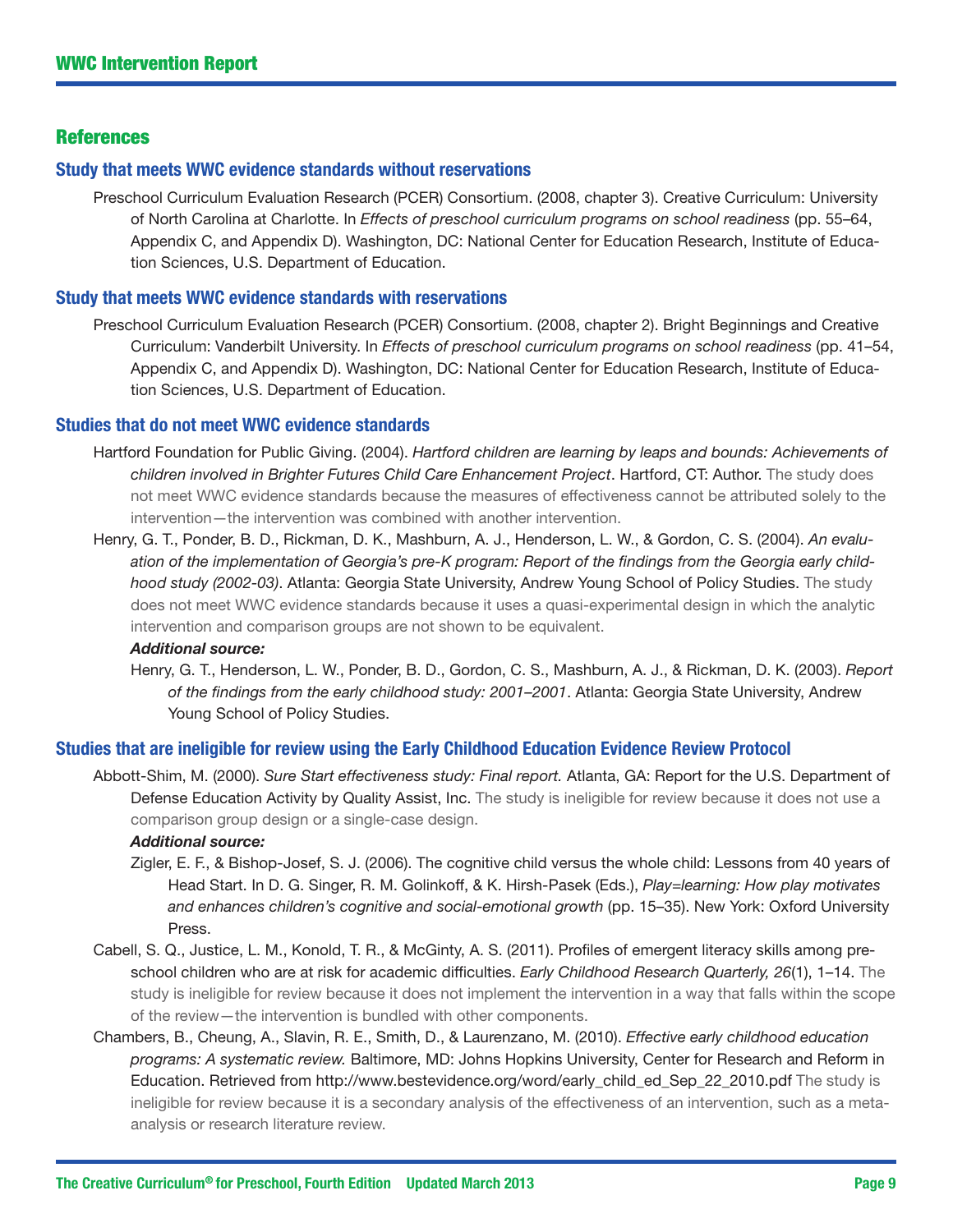- Cordell, M. (2010). The impact of technical coaching in emergent literacy and language curriculum on a Head Start teacher, staff members, English language learners, and Hispanic family literacy practices. *Dissertation Abstracts International Section: A. Humanities and Social Sciences, 71*(4-A), 1180. The study is ineligible for review because it does not use a comparison group design or a single-case design.
- Dodge, D. T., Bickart, T. S., Heroman, C., & Boyle, K. (2009). Teaching Strategies' Creative Curriculum® for preschool: Opening doors for teachers, children, and families. *Early Childhood Services: An Interdisciplinary Journal of Effectiveness, 3*(3), 263–280. The study is ineligible for review because it is a secondary analysis of the effectiveness of an intervention, such as a meta-analysis or research literature review.
- File, N., Mueller, J. J., & Wisneski, D. B. (2011). *Curriculum in early childhood education: Re-examined, rediscovered, renewed.* Florence, KY: Routledge, Taylor & Francis Group. The study is ineligible for review because it is a secondary analysis of the effectiveness of an intervention, such as a meta-analysis or research literature review.
- Florida Center for Reading Research. (2005). *Literacy: The Creative Curriculum approach*. Tallahassee, FL: Author. Retrieved from <http://www.plan4preschool.org/documents/CreativeCurriculum.pdf> The study is ineligible for review because it is a secondary analysis of the effectiveness of an intervention, such as a meta-analysis or research literature review.
- Gomby, D., Spiker, D., Golan, S., Zercher, C., Daniels, M., & Quirk, K. (2005). Los Angeles County Vaughn Next Century Learning Center. Supporting literacy: Curriculum, technology, parents, and experts. In *Case studies of the First 5 School Readiness Initiative. Promising programs and practices: A focus on early literacy* (pp. 2-73–2-87). Santa Monica, CA: SRI International. The study is ineligible for review because it does not use a comparison group design or a single-case design.
- Kuamoo, M. (2008). *An evaluation of quality in early education: The role of curriculum and teacher–child outcomes* (Unpublished doctoral dissertation). Capella University, Minneapolis, MN. The study is ineligible for review because it does not use a comparison group design or a single-case design.
- Lambert, R. G., Abott-Shim, M., & Kusherman, J. (2006). *The effect of Creative Curriculum training and technical assistance on Head Start classroom quality.* Paper presented at the annual meetings of the North Carolina Association for Research in Education, March 30, Hickory, NC and the American Educational Research Association, April 8, San Francisco, CA. The study is ineligible for review because it does not include a student outcome.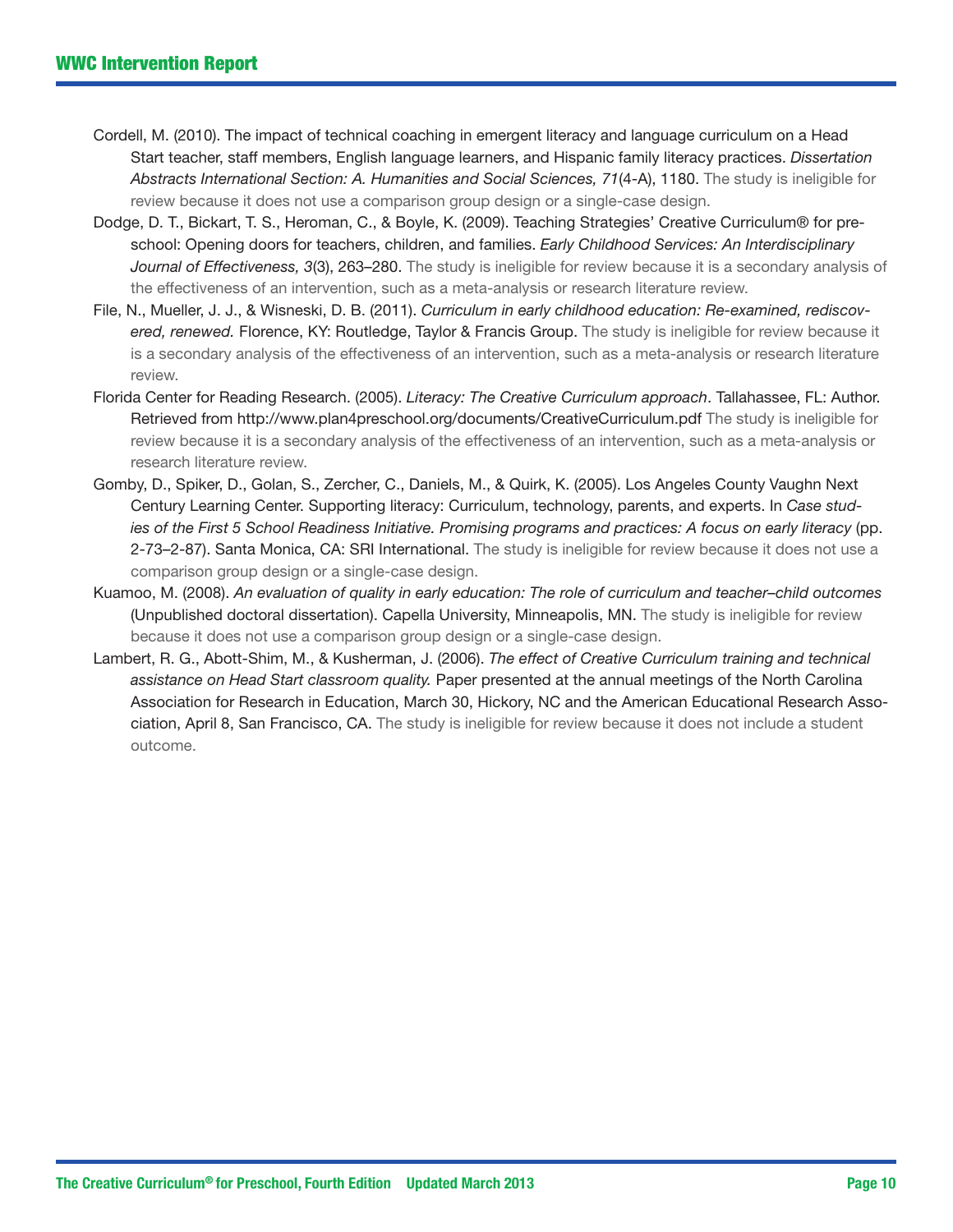### Appendix A.1: Research details for PCER Consortium (2008, Chapter 3)

Preschool Curriculum Evaluation Research (PCER) Consortium. (2008, chapter 3). Creative Curriculum: University of North Carolina at Charlotte. In *Effects of preschool curriculum programs on school readiness* (pp. 55–64). Washington, DC: National Center for Education Research, Institute of Education Sciences, U.S. Department of Education.

#### Table A1. Summary of findings Table A1. Summary of findings Music metal of Meets WWC evidence standards without reservations

|                                |                            | <b>Study findings</b>                                          |                                  |  |  |
|--------------------------------|----------------------------|----------------------------------------------------------------|----------------------------------|--|--|
| <b>Outcome domain</b>          | <b>Sample size</b>         | <b>Average improvement index</b><br><i>(percentile points)</i> | <b>Statistically significant</b> |  |  |
| <b>Oral language</b>           | 18 classrooms/169 children | $-2$                                                           | No.                              |  |  |
| <b>Print knowledge</b>         | 18 classrooms/170 children | $-5$                                                           | No.                              |  |  |
| <b>Phonological processing</b> | 18 classrooms/171 children | $+1$                                                           | N <sub>0</sub>                   |  |  |
| <b>Math</b>                    | 18 classrooms/170 children | $+4$                                                           | No                               |  |  |

**Setting** The study was conducted in 18 full-day Head Start preschool classrooms in five Head Start centers (two centers with 10 classrooms in Georgia and three centers with eight classrooms in North Carolina).

**Study sample** This randomized controlled study, conducted during the 2003–04 and 2004–05 school years, included an intervention group that implemented *The Creative Curriculum*® *for Preschool* and a comparison group that used teacher-developed curricula with a focus on basic school readiness. The specific features of the comparison curricula are not described in the PCER Consortium (2008) study (Chapter 3). Both teachers and children were randomized within the centers. In 2002–03, the pilot year of the study, 20 teachers (10 in Georgia and 10 in North Carolina) were grouped by education and teacher certification status and then randomly assigned within each group to intervention or comparison conditions. Each of the five participating Head Start centers included both *The Creative Curriculum*® *for Preschool* and comparison classrooms. At the end of the pilot year, researchers dropped two North Carolina classrooms because they participated in the state's *More at Four* program, had degreed teachers, and had high rates of teacher attrition. In the following year, which was the national PCER evaluation year, children within each center were sorted into blocks on the basis of gender, disability status, and ethnicity, and then randomly assigned to either *The Creative Curriculum*® *for Preschool* or comparison classrooms. At baseline, the study included 18 classrooms (nine *The Creative Curriculum*® *for Preschool* and nine comparison) and 194 children (97 *The Creative Curriculum*® *for Preschool* and 97 comparison). The spring follow-up data collection included 171 children (90 *The Creative Curriculum*® *for Preschool* and 81 comparison). Overall attrition at the spring followup was 11.9%. At baseline, children in the study were 4.5 years of age on average; 46% were boys; and 85% were African American, 8% were Hispanic, and 3% were White.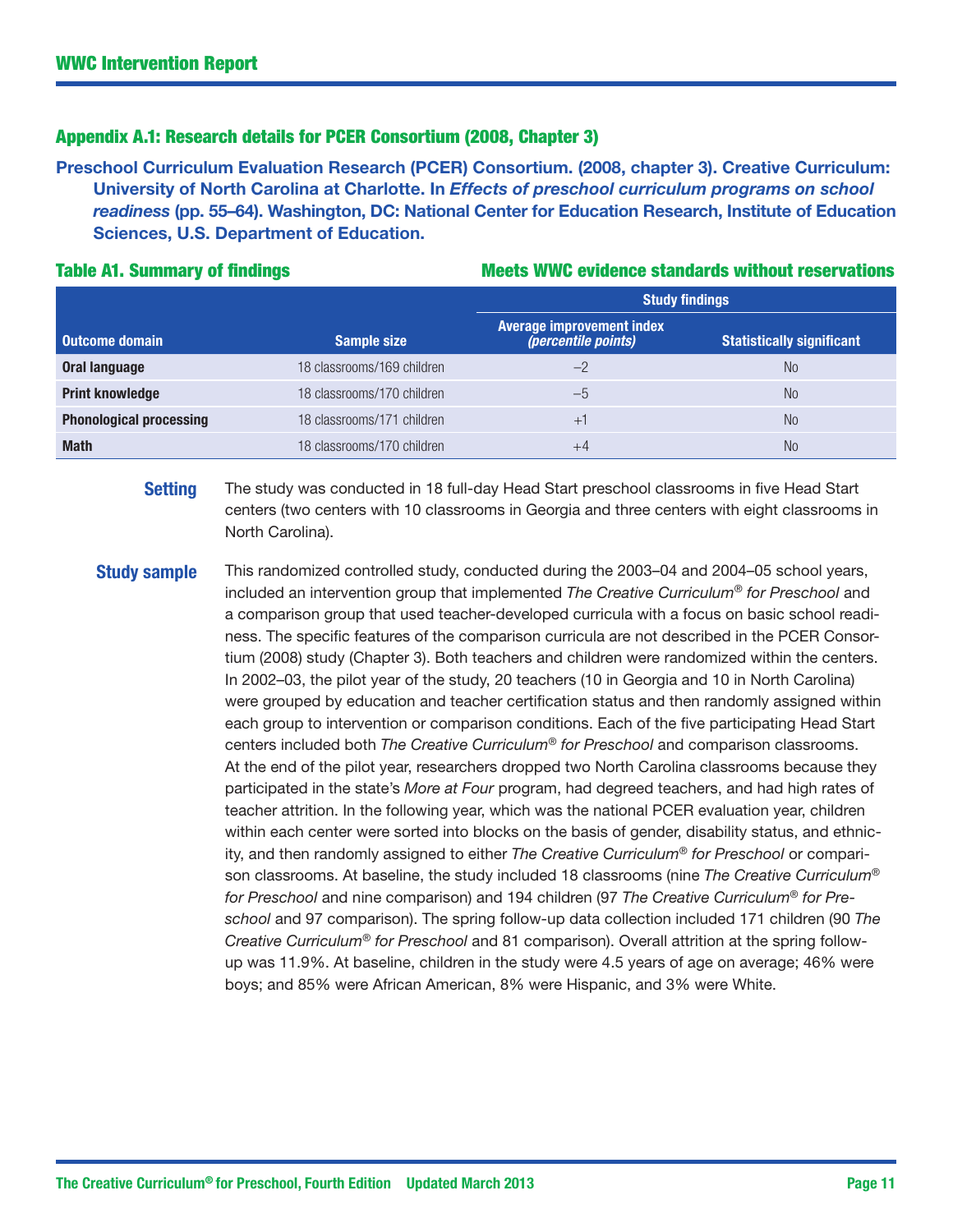#### **Intervention** group

Teachers in the intervention group implemented *The Creative Curriculum*® *for Preschool*, a comprehensive preschool curriculum for children ages 3–5. The curriculum addresses four areas of development: social/emotional, physical, cognitive, and language. *The Creative Curriculum*® *for Preschool* requires the physical space of the classroom to be structured into 10 interest areas (blocks, dramatic play, toys and games, art, library, discovery, sand and water, music and movement, cooking, and computers). Curriculum content includes literacy, math, science, social studies, the arts, technology, and a focus on skills such as observing, exploring, and problem solving. Teachers conduct ongoing child assessments using a Developmental Checklist. In this study, each classroom's fidelity to the curriculum was rated on a four-point scale ranging from "not at all" (0) to "high" (3) . The average score for *The Creative Curriculum*® *for Preschool* classrooms was 2.11 on this measure.

#### **Comparison** group Teachers in the comparison condition did not use a specific curriculum; rather, each teacher used a variety of teacher-developed curricula. The specific features of those curricula are not described in the PCER Consortium (2008) study (Chapter 3). Comparison classrooms were rated with the same four-point fidelity scale used in *The Creative Curriculum*® *for Preschool* classrooms, which ranged from 0 to 3. The average score for the comparison classrooms using this measure was 1.5.

#### Outcomes and measurement The outcome domains assessed were children's oral language, print knowledge, phonological processing, and math. Oral language was assessed with the PPVT-III and the TOLD-P:3 Grammatic Understanding subtest. Print knowledge was assessed with the TERA-3, the WJ-III Letter-Word Identification subtest, and the WJ-III Spelling subtest. Phonological processing was assessed with the Pre-CTOPPP Elision subtest. Math was assessed with the WJ-III Applied Problems subtest, the CMA-A, and the Building Blocks Shape Composition task. For a more detailed description of these outcome measures, see Appendix B.

# Support for implementation

Teachers in the intervention group were in their second year of implementing the program at the time of the evaluation. The research team provided refresher training to the intervention group teachers. Four (North Carolina) or five (Georgia) training periods were provided to teachers in full- or half-day sessions so that teachers in both states received the same total amount of training. Training topics included choosing and planning in-depth study topics, providing materials and interactions for content learning, and observation-based assessment of children's learning. Training included a mix of lecture, small group projects, video viewing, and hands-on practical applications. Technical assistance was provided to teachers throughout the school year.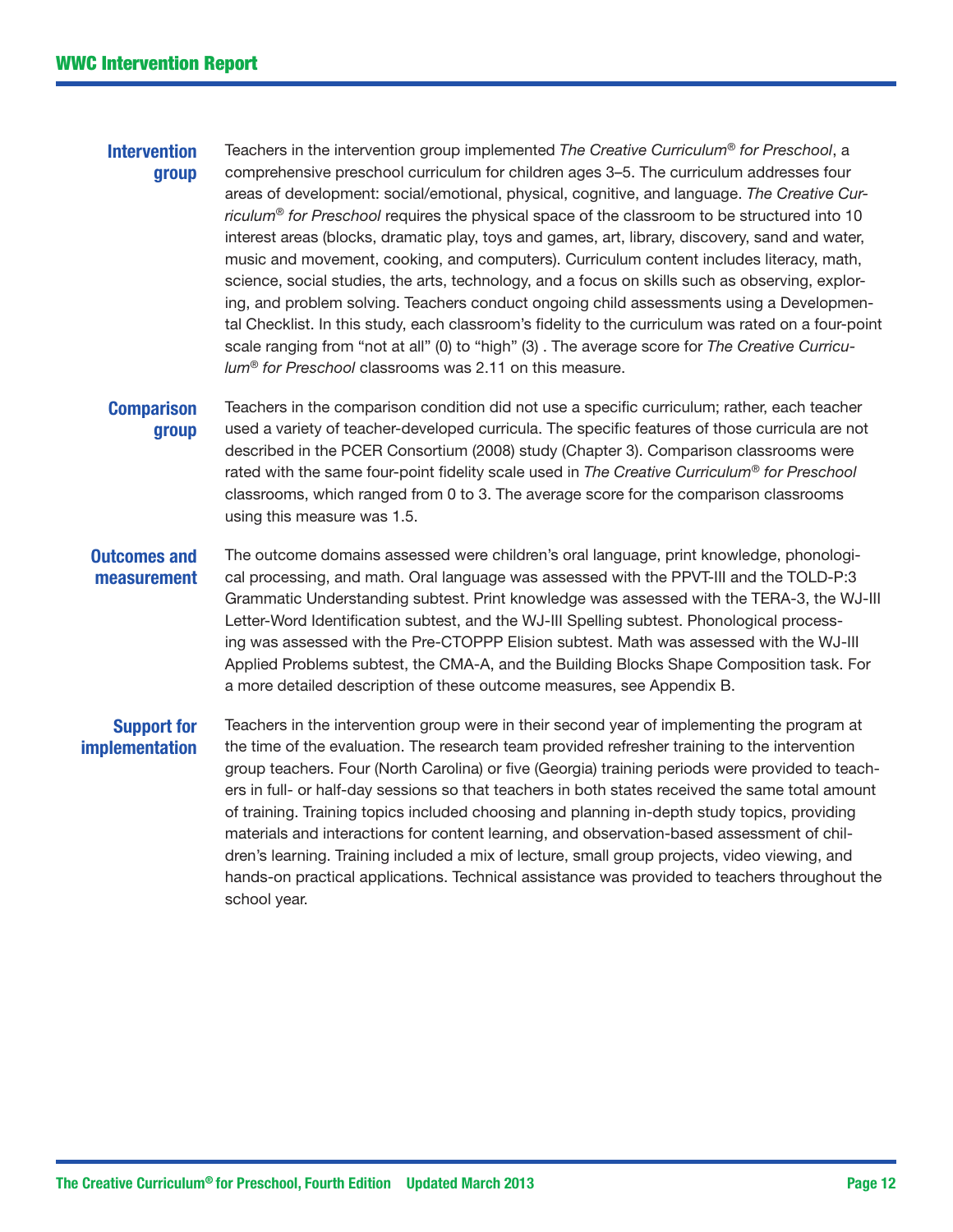### Appendix A.2: Research details for PCER Consortium (2008, Chapter 2)

Preschool Curriculum Evaluation Research (PCER) Consortium. (2008, chapter 2). Bright Beginnings and Creative Curriculum: Vanderbilt University. In *Effects of preschool curriculum programs on school readiness* (pp. 41–54). Washington, DC: National Center for Education Research, Institute of Education Sciences, U.S. Department of Education.

#### Table A2. Summary of findings Table A2. Summary of findings Meets WWC evidence standards with reservations

|                                |                            | <b>Study findings</b>                                          |                                  |  |  |
|--------------------------------|----------------------------|----------------------------------------------------------------|----------------------------------|--|--|
| <b>Outcome domain</b>          | <b>Sample size</b>         | <b>Average improvement index</b><br><i>(percentile points)</i> | <b>Statistically significant</b> |  |  |
| Oral language                  | 14 classrooms/193 children | $+6$                                                           | No.                              |  |  |
| <b>Print knowledge</b>         | 14 classrooms/193 children | $+2$                                                           | No.                              |  |  |
| <b>Phonological processing</b> | 14 classrooms/193 children | $-2$                                                           | No.                              |  |  |
| <b>Math</b>                    | 14 classrooms/193 children |                                                                | No.                              |  |  |

Setting The study was conducted in 14 full-day preschool classes (7 *The Creative Curriculum*® *for Preschool*, 7 comparison) in public schools in seven county school districts in Tennessee.

**Study sample** This randomized controlled study, conducted during the 2003–04 and 2004–05 school years, included three groups: *The Creative Curriculum*® *for Preschool*, *Bright Beginnings*, and a comparison group. Study authors recruited 36 full-day preschool classrooms in 28 public schools. The authors then blocked the classrooms into groups of three with similar composite factors for demographic characteristics (urban/rural, percentages of races other than White) and achievement (percentage receiving free lunch, reading, language, math, and science achievement scores). Within each block, one classroom was randomly assigned to *The Creative Curriculum*® *for Preschool*, one to *Bright Beginnings*, and one to the comparison group. In cases where a preschool had multiple classrooms, all classrooms in a preschool were assigned to the same study condition. (Three of the preschools each included two classrooms; the remaining preschools each had one classroom.)

> After randomization, 21 of the 36 classrooms (seven classrooms from each of the three groups) were randomly selected to participate during the following year in the national PCER evaluation year of *The Creative Curriculum*® *for Preschool* and *Bright Beginnings*. Fifteen classrooms remained—these classrooms and the other 21 classrooms would participate in the local investigator's pilot-year study during the first year. Following the pilot year, eight of the 21 classrooms originally assigned to participate in the national PCER evaluation year dropped out, leaving four *The Creative Curriculum*® *for Preschool*, five *Bright Beginnings*, and four comparison classrooms (attrition of 43%, 29%, and 43%, respectively). These eight dropout classrooms were replaced by randomly selecting from the 15 classrooms that had not been selected to participate in the national PCER evaluation year, including two *Bright Beginnings*, three *The Creative Creative Curriculum*® *for Preschool*, and three comparison classrooms, restoring the sample of classrooms to seven in each of the three groups.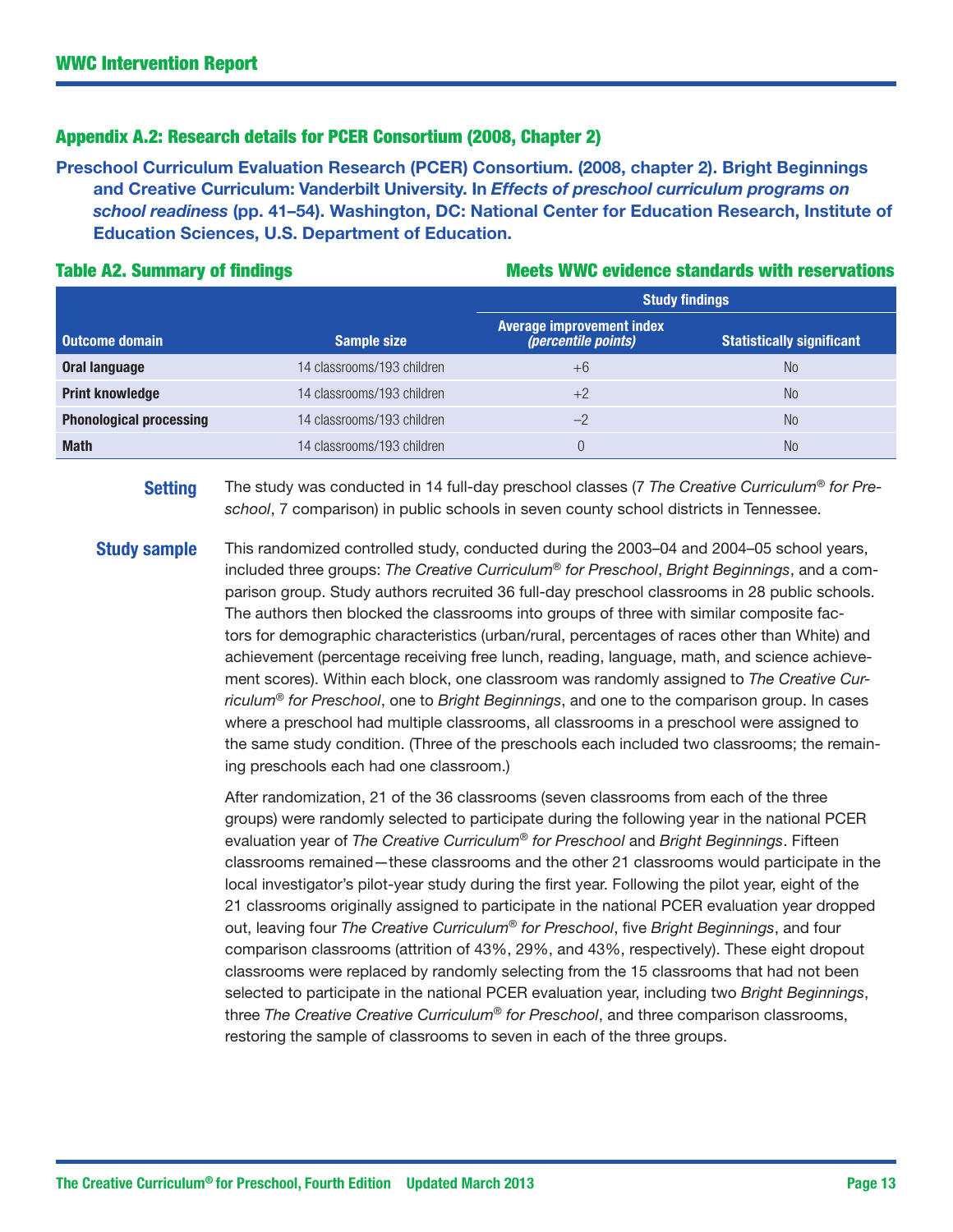This study of *The Creative Curriculum*® *for Preschool* included 14 of the 21 classrooms (seven *The Creative Curriculum*® *for Preschool* and seven comparison), while the remaining seven were assigned to *Bright Beginnings*) and a total of 206 children at baseline (101 *The Creative Curriculum*® *for Preschool* and 105 comparison), while the analysis sample included 93 *The Creative Curriculum*® *for Preschool* children and 100 comparison children. At baseline, children in the study averaged 4.5 years of age; 52% were male; and 80% were White, 11% were Hispanic, and 7% were African American.

In this study, *The Creative Curriculum*® *for Preschool* intervention had been in place for a full year (the pilot year) when the evaluation year started. Although this study used a randomized controlled trial design to assign classrooms to intervention or comparison conditions in the pilot year, the authors analyzed data from the second year of implementation (national PCER evaluation year), when children who had been in the classrooms at random assignment had moved to kindergarten and a new class of children had replaced them. Thus, the study has high attrition at the child level and must demonstrate baseline equivalence between the intervention and comparison group samples of children used in the analyses of outcomes. An author query was conducted to obtain the study data necessary to establish equivalence at baseline for one outcome measure in each domain (i.e., unadjusted means and standard deviations of the outcome measures for the intervention and comparison groups). The pretest data provided for each domain were used to establish baseline equivalence for the domain. Baseline equivalence was established from the data provided by the study authors. Baseline equivalence of the analytic sample of children in the two groups at the end of kindergarten was not available, so findings from the kindergarten follow-up are not reported.

#### **Intervention** group

*The Creative Curriculum*® *for Preschool* is a comprehensive preschool curriculum for children ages 3–5. The curriculum addresses four areas of development: social/emotional, physical, cognitive, and language. *The Creative Curriculum*® *for Preschool* requires the physical space of the classroom to be structured into 10 interest areas (blocks, dramatic play, toys and games, art, library, discovery, sand and water, music and movement, cooking, and computers). Curriculum content includes literacy, math, science, social studies, the arts, technology, and a focus on skills such as observing, exploring, and problem solving. Teachers conduct ongoing child assessments employing a Developmental Checklist. In this study, each classroom's fidelity to the curriculum was rated on a four-point scale ranging from 0 (not at all) to 3 (high). The average score for *The Creative Curriculum*® *for Preschool* classrooms was 2.14 on this measure.

### **Comparison** group

Teachers in the comparison condition did not use a specific curriculum; rather, each teacher used a variety of teacher-developed curricula. The specific features of those curricula are not described in the PCER Consortium (2008) study (Chapter 2). The classrooms in the comparison group were rated with the same fidelity measure used in *The Creative Curriculum*® *for Preschool* classrooms, which was a four-point scale ranging from 0 to 3. The average score for the comparison classrooms using this measure was 2.0.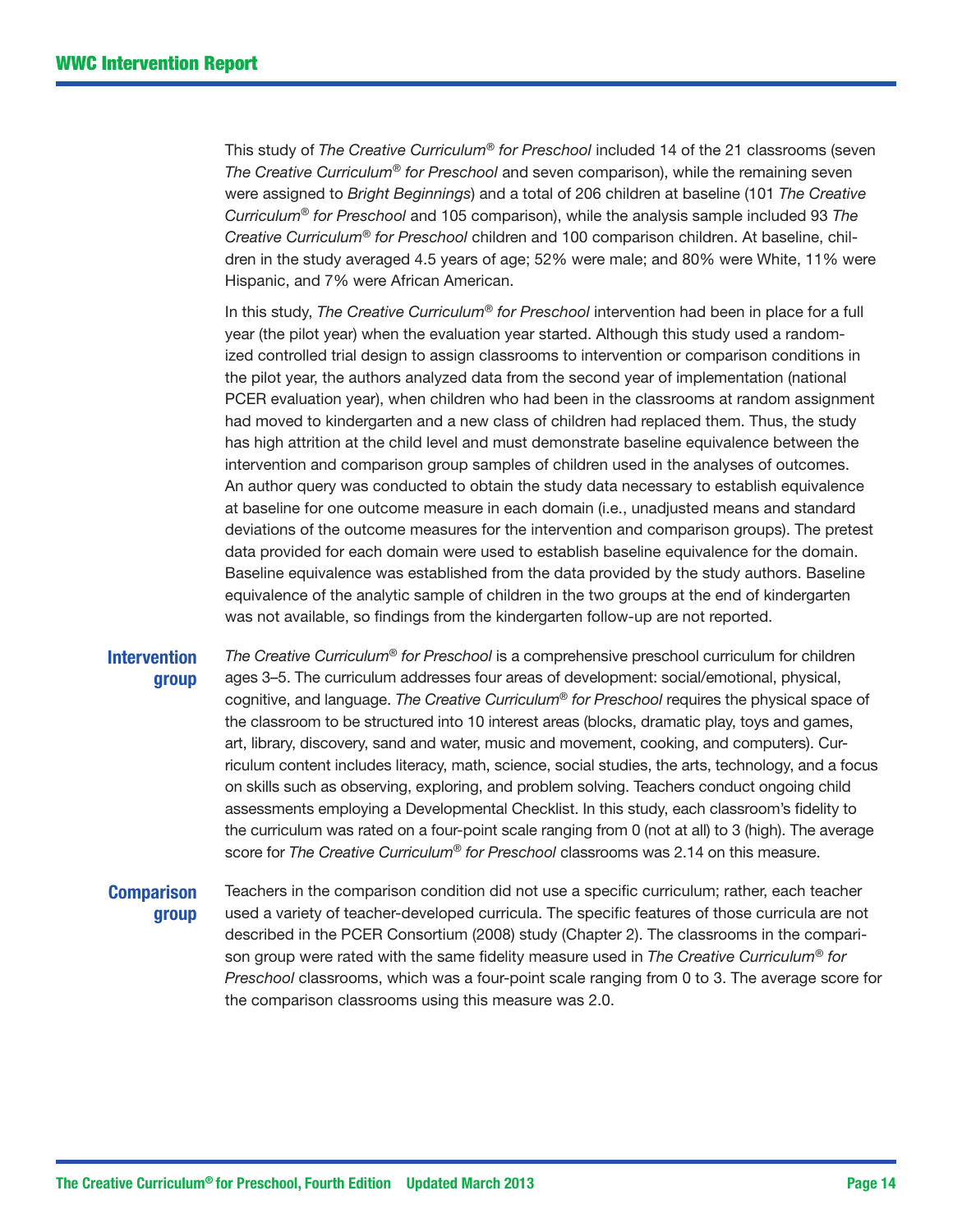#### Outcomes and measurement The outcome domains assessed were children's oral language, print knowledge, phonological processing, and math. Oral language was assessed with the PPVT-III and the TOLD-P:3 Grammatic Understanding subtest. Print knowledge was assessed with the TERA-3, the WJ-III Letter-Word Identification subtest, and the WJ-III Spelling subtest. Phonological processing was assessed with the Pre-CTOPPP Elision subtest. Math was assessed with the WJ-III Applied Problems subtest, the CMA-A, and the Building Blocks Shape Composition task. For a more detailed description of these outcome measures, see Appendix B.

# Support for implementation

*The Creative Curriculum*® *for Preschool* was implemented in intervention schools in fall 2002 (pilot-study year) and in fall 2003 for additional teachers participating in the intervention year. Intervention group teachers received 2.5 full days of curriculum training prior to the start of the preschool year and had access to ongoing curriculum implementation support throughout the school year. Onsite consultation to teachers was provided four times during the school year, twice by trained Tennessee staff members and twice by curriculum trainers. Consultation visits typically included a classroom observation, an opportunity for teachers to ask questions about the curriculum, and implementation feedback from the trainer. No specific additional professional development activities for comparison group teachers are described.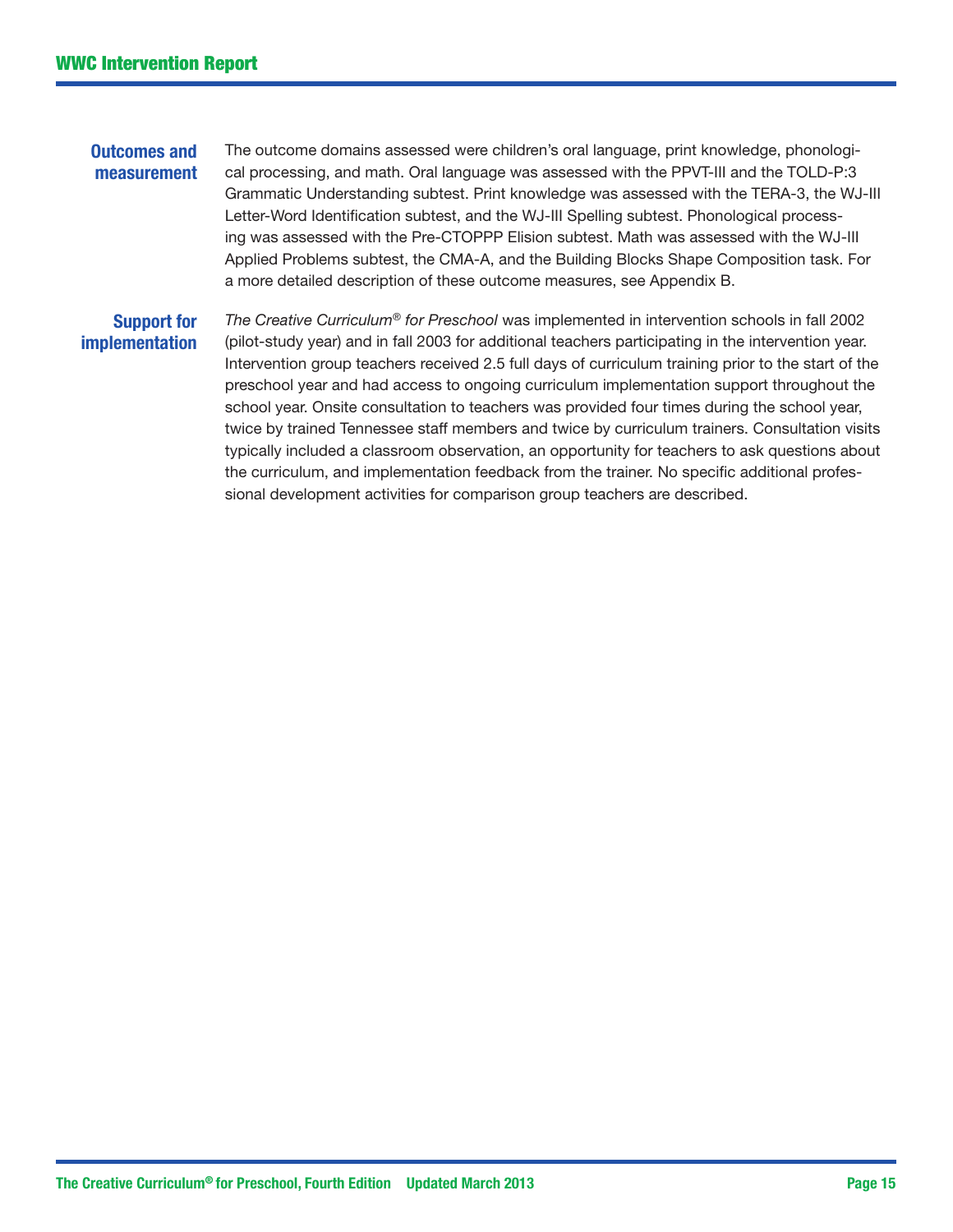# Appendix B: Outcome measures for each domain

| <b>Oral language</b>                                                                                 |                                                                                                                                                                                                                                                                                                                                                                                                                                                                                                                                                                                                                                                                        |
|------------------------------------------------------------------------------------------------------|------------------------------------------------------------------------------------------------------------------------------------------------------------------------------------------------------------------------------------------------------------------------------------------------------------------------------------------------------------------------------------------------------------------------------------------------------------------------------------------------------------------------------------------------------------------------------------------------------------------------------------------------------------------------|
| Peabody Picture Vocabulary Test III<br>$(PPVT-III)$                                                  | A nationally-standardized, individually-administered assessment of children's receptive vocabulary. Children<br>show understanding of a spoken word by pointing to a picture that best represents the meaning (as cited in<br>PCER Consortium, 2008).                                                                                                                                                                                                                                                                                                                                                                                                                  |
| Test of Language Development-Primary<br>III (TOLD-P:3) Grammatic Understanding<br>subtest            | A nationally-standardized, individually-administered assessment of children's ability to comprehend the meaning<br>of sentences by selecting pictures that most accurately represent the sentence (as cited in PCER Consortium,<br>2008).                                                                                                                                                                                                                                                                                                                                                                                                                              |
| <b>Print knowledge</b>                                                                               |                                                                                                                                                                                                                                                                                                                                                                                                                                                                                                                                                                                                                                                                        |
| Test of Early Reading Ability III<br>$(TERA-3)$                                                      | A nationally-standardized, individually-administered assessment of children's developing reading skills with three<br>subtests: Alphabet, Conventions, and Meaning (as cited in PCER Consortium, 2008). <sup>7</sup>                                                                                                                                                                                                                                                                                                                                                                                                                                                   |
| Woodcock-Johnson III (WJ-III)<br>Letter-Word Identification subtest                                  | A nationally-standardized, individually-administered assessment of identification of letters and reading of words<br>(as cited in PCER Consortium, 2008).                                                                                                                                                                                                                                                                                                                                                                                                                                                                                                              |
| <b>WJ-III Spelling subtest</b>                                                                       | A standardized measure that assesses children's prewriting skills, such as drawing lines, tracing, and writing<br>letters (as cited in PCER Consortium, 2008).                                                                                                                                                                                                                                                                                                                                                                                                                                                                                                         |
| <b>Phonological processing</b>                                                                       |                                                                                                                                                                                                                                                                                                                                                                                                                                                                                                                                                                                                                                                                        |
| Preschool Comprehensive Test of<br>Phonological and Print Processing<br>(Pre-CTOPPP) Elision subtest | An individually-administered assessment of children's ability to identify and manipulate sounds in spoken words,<br>using word prompts and picture plates for the first nine items and word prompts only for later items (as cited in<br>PCER Consortium, 2008).                                                                                                                                                                                                                                                                                                                                                                                                       |
| <b>Math</b>                                                                                          |                                                                                                                                                                                                                                                                                                                                                                                                                                                                                                                                                                                                                                                                        |
| <b>Building Blocks Shape</b><br><b>Composition task</b>                                              | An individually-administered assessment of early math achievement, this measure was modified for PCER<br>from the Early Maths Assessment, developed by Clements, Sarama, and Liu (2008). <sup>9</sup> Children use blocks to<br>fill in a puzzle and are assessed on whether they fill the puzzle without gaps or hangovers (as cited in PCER<br>Consortium, 2008).                                                                                                                                                                                                                                                                                                    |
| Child Math Assessment-<br>Abbreviated (CMA-A) composite<br>score                                     | An individually-administered assessment of early math achievement, this measure is the average of four<br>subscales: (a) solving addition and subtraction problems using visible objects; (b) constructing a set of objects<br>equal in number to a given set; (c) recognizing shapes; and (d) copying a pattern using objects that vary in color<br>and identity from the model pattern. This assessment was adapted for PCER from a more comprehensive early<br>math assessment by Klein and Starkey (2002), who also developed the PreK math curriculum and participated<br>in one of the research teams for PCER (as cited in PCER Consortium, 2008). <sup>8</sup> |
| <b>WJ-III Applied Problems subtest</b>                                                               | A nationally-standardized, individually-administered assessment of children's ability to solve numerical and spa-<br>tial problems, presented verbally with accompanying pictures of objects (as cited in PCER Consortium, 2008).                                                                                                                                                                                                                                                                                                                                                                                                                                      |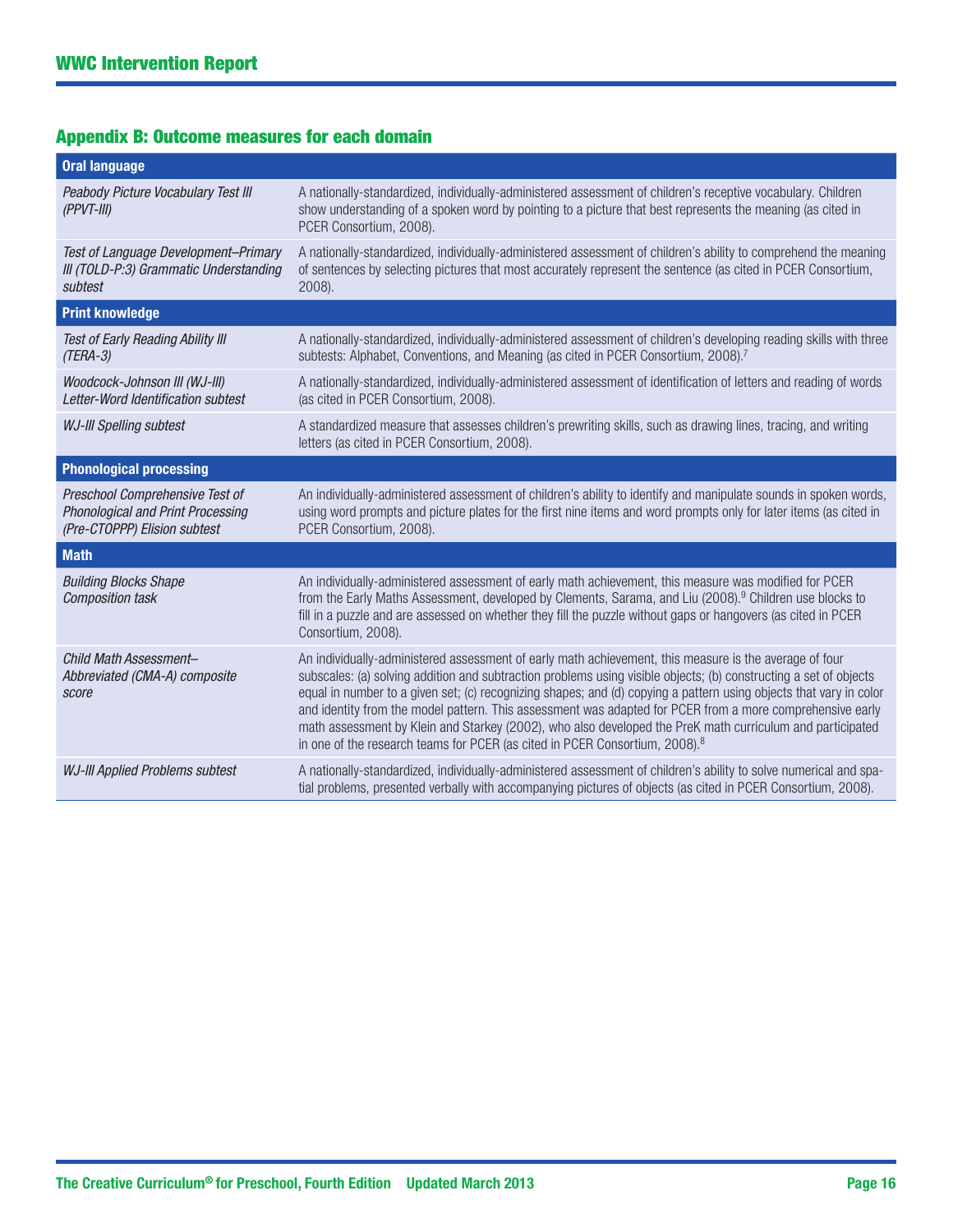# Appendix C.1: Findings included in the rating for the oral language domain

|                                                                                                            |                        |                                | <b>Mean</b><br>(standard deviation) |                            | <b>WWC calculations</b>   |                                            |                                    |                                                   |
|------------------------------------------------------------------------------------------------------------|------------------------|--------------------------------|-------------------------------------|----------------------------|---------------------------|--------------------------------------------|------------------------------------|---------------------------------------------------|
| <b>Outcome measure</b>                                                                                     | <b>Study</b><br>sample | <b>Sample</b><br>size          | <b>Intervention</b><br>group        | <b>Comparison</b><br>group | <b>Mean</b><br>difference | <b>Effect</b><br>size                      | <b>Improvement</b><br><b>index</b> | <i>p</i> -value                                   |
| PCER Consortium, 2008, Chapter 3 <sup>a</sup>                                                              |                        |                                |                                     |                            |                           |                                            |                                    |                                                   |
| Peabody Picture Vocabulary<br>Test III (PPVT-III)                                                          | Preschool<br>children  | 18 classrooms/<br>165 children | 86.64<br>(14.43)                    | 85.42<br>(13.40)           | 1.22                      | 0.08                                       | 3                                  | > 0.05                                            |
| <b>Test of Language</b><br>Development-Primary III<br>(TOLD-P:3) Grammatic<br><b>Understanding subtest</b> | Preschool<br>children  | 18 classrooms/<br>169 children | 7.70<br>(2.58)                      | 8.44<br>(2.68)             | $-0.74$                   | $-0.16$                                    | $-6$                               | > 0.05                                            |
| Domain average for oral language (PCER Consortium, 2008, Chapter 3)                                        |                        |                                |                                     |                            |                           | $-0.04$                                    | $-2$                               | <b>Not</b><br><b>statistically</b><br>significant |
| PCER Consortium, 2008, Chapter 2 <sup>b</sup>                                                              |                        |                                |                                     |                            |                           |                                            |                                    |                                                   |
| <b>PPVT-III</b>                                                                                            | Preschool<br>children  | 14 classrooms/<br>192 children | 98.06<br>(13.27)                    | 93.93<br>(15.37)           | 4.13                      | 0.23                                       | $+9$                               | > 0.05                                            |
| TOLD-P:3 Grammatic<br>Understanding subtest                                                                | Preschool<br>children  | 14 classrooms/<br>193 children | 9.44<br>(2.55)                      | 9.11<br>(2.73)             | 0.33                      | 0.07                                       | $+3$                               | > 0.05                                            |
| Domain average for oral language (PCER Consortium, 2008, Chapter 2)                                        |                        |                                |                                     | 0.15                       | $+6$                      | <b>Not</b><br>statistically<br>significant |                                    |                                                   |
| Domain average for oral language across all studies                                                        |                        |                                |                                     |                            |                           | 0.06                                       | $+2$                               | na                                                |

Table Notes: For mean difference, effect size, and improvement index values reported in the table, a positive number favors the intervention group and a negative number favors the comparison group. The effect size is a standardized measure of the effect of an intervention on child outcomes, representing the average change expected for all children who are given the intervention (measured in standard deviations of the outcome measure). The improvement index is an alternate presentation of the effect size, reflecting the change in an average child's percentile rank that can be expected if the child is given the intervention. The WWC-computed average effect size is a simple average rounded to two decimal places; the average improvement index is calculated from the average effect size. The statistical significance of each study's domain average was determined by the WWC. na = not applicable.

<sup>a</sup> For PCER Consortium (2008, Chapter 3), the effect sizes, mean differences, and *p*-values presented here were reported in the original study (in Table 3.4, Table D-3a, and Table 3.4, respectively). Unadjusted posttest means and standard deviations were reported in the original study in Table C-3a. A correction for multiple comparisons was needed but did not affect whether any of the contrasts were found to be statistically significant. The WWC calculated the intervention group mean by adding the difference-in-differences adjusted estimate of the average impact of the program (i.e., difference in mean gains between the intervention and comparison groups) to the unadjusted comparison group posttest means (in Table C-3a). Please see the WWC Procedures and Standards Handbook, version 2.1, p. 96 for more information. This study is characterized as having an indeterminate effect because the mean effect is neither statistically significant nor substantively important.

<sup>b</sup> For PCER Consortium (2008, Chapter 2), the effect sizes, mean differences, and *p*-values presented here were reported in the original study (in Table 2.5, Table D-2a, and Table 2.5, respectively). A correction for clustering and multiple comparisons was needed but did not affect whether any of the contrasts were found to be statistically significant. Adjustment for the baseline pretest scores was not required for this domain; therefore, the unadjusted means (and standard deviations) reported in the study (in Table C-2a) are presented. This study is characterized as having an indeterminate effect because the mean effect is neither statistically significant nor substantively important.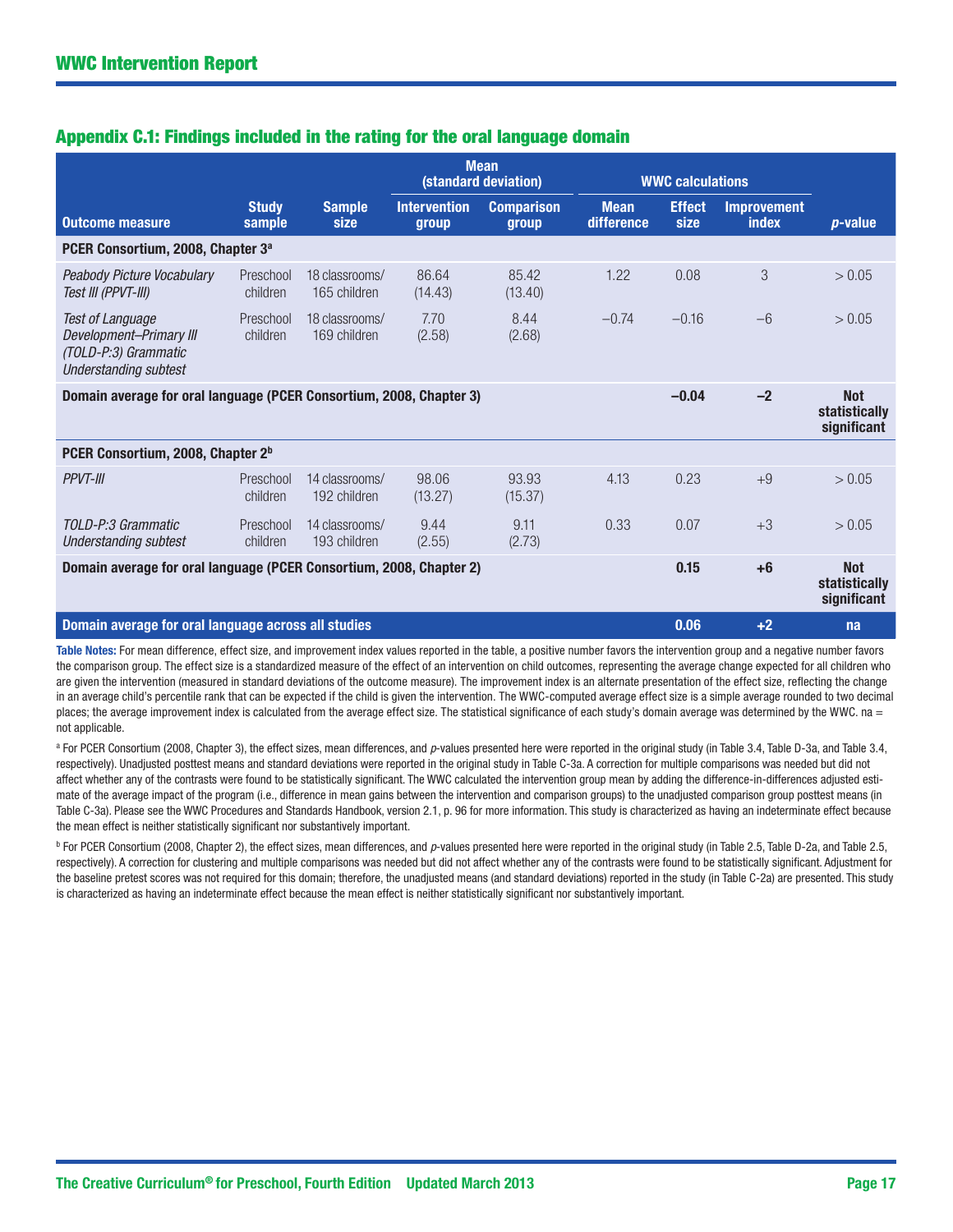# Appendix C.2: Findings included in the rating for the print knowledge domain

|                                                                        |                        |                                | <b>Mean</b><br>(standard deviation) |                            | <b>WWC calculations</b>   |                       |                                    |                                            |
|------------------------------------------------------------------------|------------------------|--------------------------------|-------------------------------------|----------------------------|---------------------------|-----------------------|------------------------------------|--------------------------------------------|
| <b>Outcome measure</b>                                                 | <b>Study</b><br>sample | <b>Sample</b><br>size          | <b>Intervention</b><br>group        | <b>Comparison</b><br>group | <b>Mean</b><br>difference | <b>Effect</b><br>size | <b>Improvement</b><br><b>index</b> | $p$ -value                                 |
| PCER Consortium, 2008, Chapter 3 <sup>a</sup>                          |                        |                                |                                     |                            |                           |                       |                                    |                                            |
| <b>Test of Early Reading Ability</b><br>III (TERA-3)                   | Preschool<br>children  | 18 classrooms/<br>170 children | 85.81<br>(13.97)                    | 86.39<br>(13.88)           | $-0.58$                   | $-0.08$               | $-3$                               | > 0.05                                     |
| Woodcock-Johnson III (WJ-III)<br>Letter-Word Identification<br>subtest | Preschool<br>children  | 18 classrooms/<br>169 children | 99.87<br>(12.11)                    | 101.74<br>(13.08)          | $-1.87$                   | $-0.08$               | $-3$                               | > 0.05                                     |
| <b>WJ-III Spelling subtest</b>                                         | Preschool<br>children  | 18 classrooms/<br>169 children | 87.39<br>(14.38)                    | 91.95<br>(13.23)           | $-4.56$                   | $-0.18$               | $-7$                               | > 0.05                                     |
| Domain average for print knowledge (PCER Consortium, 2008, Chapter 3)  |                        |                                |                                     |                            |                           | $-0.11$               | $-5$                               | <b>Not</b><br>statistically<br>significant |
| PCER Consortium, 2008, Chapter 2 <sup>b</sup>                          |                        |                                |                                     |                            |                           |                       |                                    |                                            |
| TERA-3                                                                 | Preschool<br>children  | 14 classrooms/<br>193 children | n <sub>r</sub>                      | n <sub>r</sub>             | n <sub>r</sub>            | 0.06                  | $+2$                               | > 0.05                                     |
| WJ-III Letter-Word<br><b>Identification subtest</b>                    | Preschool<br>children  | 14 classrooms/<br>193 children | n <sub>r</sub>                      | n <sub>r</sub>             | n <sub>r</sub>            | $-0.11$               | $-4$                               | > 0.05                                     |
| <b>WJ-III Spelling subtest</b>                                         | Preschool<br>children  | 14 classrooms/<br>193 children | n <sub>r</sub>                      | n <sub>r</sub>             | n <sub>r</sub>            | 0.20                  | $+8$                               | > 0.05                                     |
| Domain average for print knowledge (PCER Consortium, 2008, Chapter 2)  |                        |                                |                                     |                            |                           | 0.05                  | $+2$                               | <b>Not</b><br>statistically<br>significant |
| Domain average for print knowledge across all studies                  |                        |                                |                                     |                            |                           | $-0.03$               | $-2$                               | na                                         |

Table Notes: For mean difference, effect size, and improvement index values reported in the table, a positive number favors the intervention group and a negative number favors the comparison group. The effect size is a standardized measure of the effect of an intervention on child outcomes, representing the average change expected for all children who are given the intervention (measured in standard deviations of the outcome measure). The improvement index is an alternate presentation of the effect size, reflecting the change in an average child's percentile rank that can be expected if the child is given the intervention. The WWC-computed average effect size is a simple average rounded to two decimal places; the average improvement index is calculated from the average effect size. The statistical significance of each study's domain average was determined by the WWC. na =  $not$  applicable.  $nr = not$  reported.

<sup>a</sup> For PCER Consortium (2008, Chapter 3), the effect sizes, mean differences, and *p*-values presented here were reported in the original study (in Table 3.4, Table D-3a, and Table 3.4, respectively). Unadjusted posttest means and standard deviations were reported in the original study in Table C-3a. A correction for multiple comparisons was needed but did not affect whether any of the contrasts were found to be statistically significant. The WWC calculated the intervention group mean by adding the difference-in-differences adjusted estimate of the average impact of the program (i.e., difference in mean gains between the intervention and comparison groups) to the unadjusted comparison group posttest means. Please see the WWC Procedures and Standards Handbook, version 2.1, p. 96 for more information. This study is characterized as having an indeterminate effect because the mean effect is neither statistically significant nor substantively important.

<sup>b</sup> For PCER Consortium (2008, Chapter 2), the effect sizes and p-values presented here were reported in the original study (in Table A-8, based on an alternative estimation approach, analysis of covariance [ANCOVA], that included the baseline pretest). A correction for multiple comparisons was needed but did not affect whether any of the contrasts were found to be statistically significant. Mean scores and differences are not reported in this table because the study-reported group means and differences were not adjusted for the baseline pretest scores. This study is characterized as having an indeterminate effect because the mean effect is neither statistically significant nor substantively important.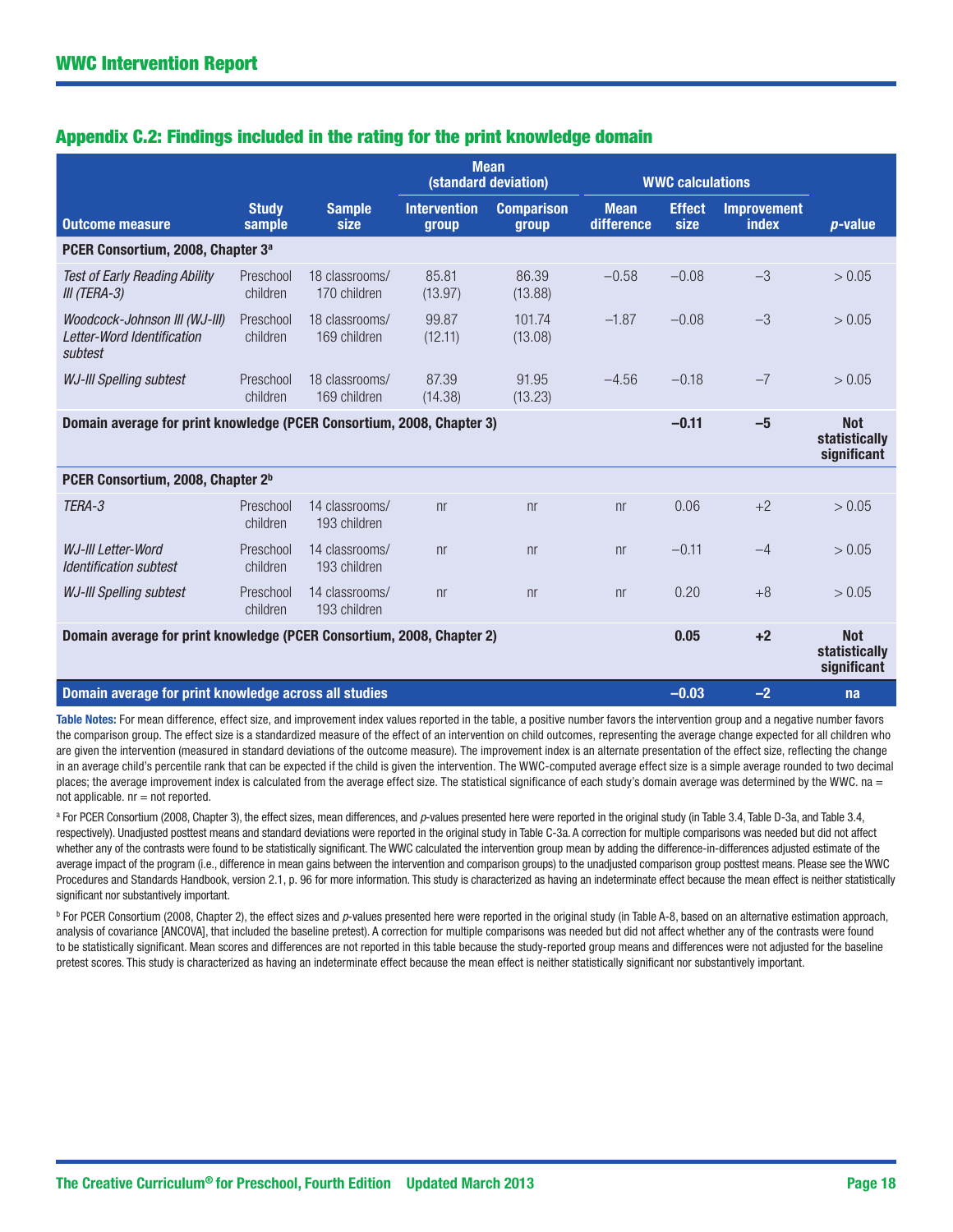| Appendix C.3: Findings included in the rating for the phonological processing domain |  |  |  |  |  |
|--------------------------------------------------------------------------------------|--|--|--|--|--|
|                                                                                      |  |  |  |  |  |

|                                                                                                                              |                        |                                | <b>Mean</b><br>(standard deviation) |                            | <b>WWC calculations</b>   |                       |                                    |                                            |
|------------------------------------------------------------------------------------------------------------------------------|------------------------|--------------------------------|-------------------------------------|----------------------------|---------------------------|-----------------------|------------------------------------|--------------------------------------------|
| <b>Outcome measure</b>                                                                                                       | <b>Study</b><br>sample | <b>Sample</b><br>size          | <b>Intervention</b><br>group        | <b>Comparison</b><br>group | <b>Mean</b><br>difference | <b>Effect</b><br>size | <b>Improvement</b><br><b>index</b> | <i>p</i> -value                            |
| PCER Consortium, 2008, Chapter 3 <sup>a</sup>                                                                                |                        |                                |                                     |                            |                           |                       |                                    |                                            |
| <b>Preschool Comprehensive</b><br><b>Test of Phonological and Print</b><br>Processing (Pre-CTOPPP)<br><b>Elision subtest</b> | Preschool<br>children  | 18 classrooms/<br>171 children | 8.38<br>(4.08)                      | 8.19<br>(4.03)             | 0.19                      | 0.02                  | $+1$                               | > 0.05                                     |
| Domain average for phonological processing (PCER Consortium, 2008, Chapter 3)                                                |                        |                                |                                     |                            |                           | 0.02                  | $+1$                               | <b>Not</b><br>statistically<br>significant |
| PCER Consortium, 2008, Chapter 2 <sup>b</sup>                                                                                |                        |                                |                                     |                            |                           |                       |                                    |                                            |
| <b>Pre-CTOPPP Elision subtest</b>                                                                                            | Preschool<br>children  | 14 classrooms/<br>193 children | 10.34<br>(3.60)                     | 10.38<br>(4.78)            | $-0.04$                   | $-0.10$               | $-4$                               | > 0.05                                     |
| Domain average for phonological processing (PCER Consortium, 2008, Chapter 2)                                                |                        |                                |                                     |                            |                           | $-0.10$               | -4                                 | <b>Not</b><br>statistically<br>significant |
| Domain average for phonological processing across all studies                                                                |                        |                                |                                     |                            |                           | $-0.04$               | $-2$                               | na                                         |

Table Notes: For mean difference, effect size, and improvement index values reported in the table, a positive number favors the intervention group and a negative number favors the comparison group. The effect size is a standardized measure of the effect of an intervention on child outcomes, representing the average change expected for all children who are given the intervention (measured in standard deviations of the outcome measure). The improvement index is an alternate presentation of the effect size, reflecting the change in an average child's percentile rank that can be expected if the child is given the intervention. The WWC-computed average effect size is a simple average rounded to two decimal places; the average improvement index is calculated from the average effect size. The statistical significance of each study's domain average was determined by the WWC. na = not applicable.

<sup>a</sup> a For PCER Consortium (2008, Chapter 3), the effect size, mean difference, and *p*-value presented here were reported in the original study (in Table 3.4, Table D-3a, and Table 3.4, respectively). Unadjusted posttest means and standard deviations were reported in the original study in Table C-3a. The WWC calculated the intervention group mean by adding the difference-in-differences adjusted estimate of the average impact of the program (i.e., difference in mean gains between the intervention and comparison groups) to the unadjusted comparison group posttest means. Please see the WWC Procedures and Standards Handbook, version 2.1, p. 96 for more information. This study is characterized as having an indeterminate effect because the mean effect is neither statistically significant nor substantively important.

<sup>b</sup> For PCER Consortium (2008, Chapter 2), the effect size, mean difference, and *p*-value presented here were reported in the original study (in Table 2.5, Table D-2a, and Table 2.5, respectively). A correction for clustering and multiple comparisons was needed but did not affect whether any of the contrasts were found to be statistically significant. Adjustment for the baseline pretest scores was not required for this domain; therefore, the unadjusted means (and standard deviations) reported in the study (in Table C-2a) are presented. This study is characterized as having an indeterminate effect because the effect is neither statistically significant nor substantively important.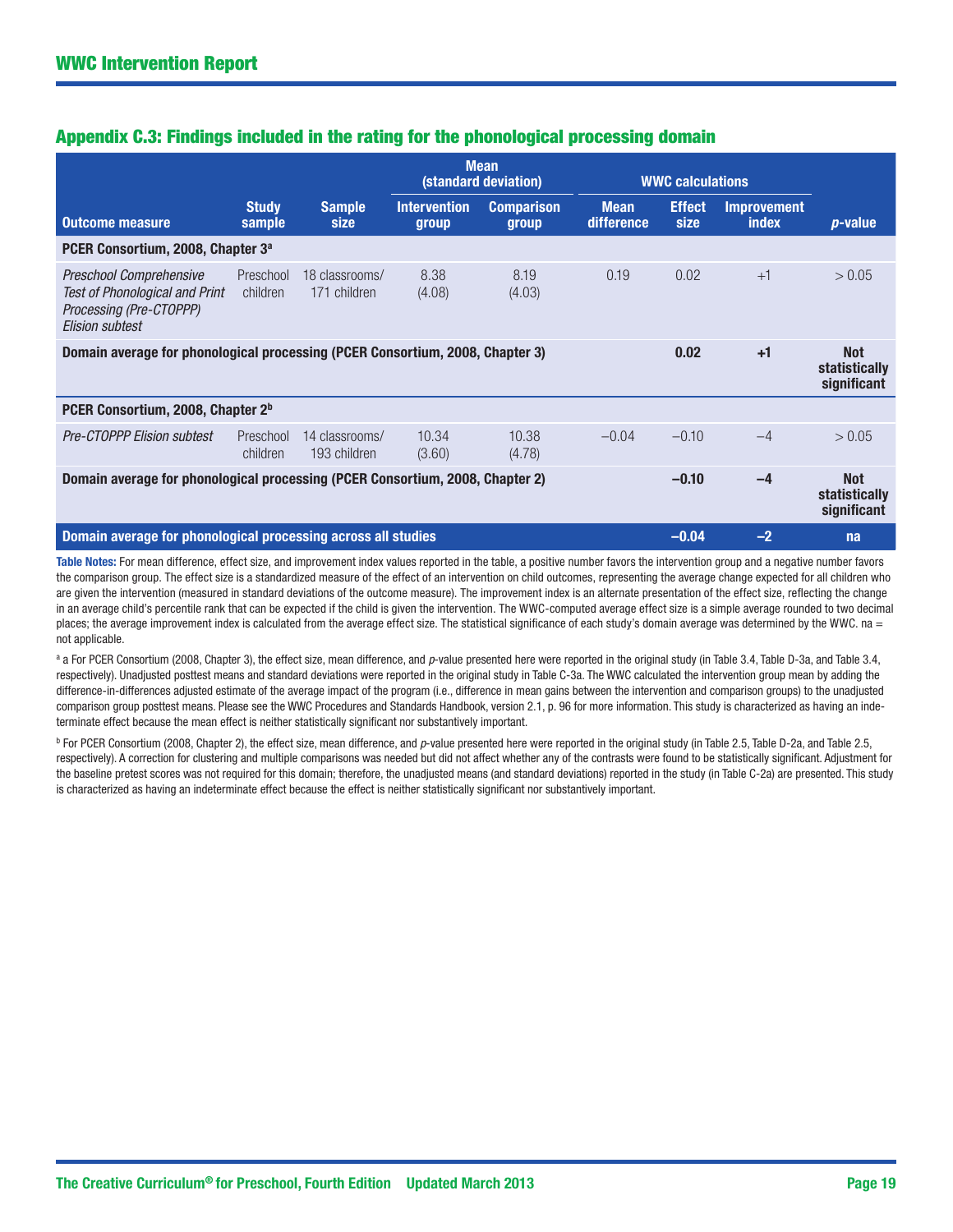| Appendix C.4: Findings included in the rating for the math domain |
|-------------------------------------------------------------------|
|-------------------------------------------------------------------|

|                                                                  |                        |                                |                              | <b>Mean</b><br>(standard deviation) |                                  | <b>WWC calculations</b> |                                    |                                            |
|------------------------------------------------------------------|------------------------|--------------------------------|------------------------------|-------------------------------------|----------------------------------|-------------------------|------------------------------------|--------------------------------------------|
| <b>Outcome measure</b>                                           | <b>Study</b><br>sample | <b>Sample</b><br>size          | <b>Intervention</b><br>group | <b>Comparison</b><br>group          | <b>Mean</b><br><b>difference</b> | <b>Effect</b><br>size   | <b>Improvement</b><br><b>index</b> | <i>p</i> -value                            |
| PCER Consortium, 2008, Chapter 3 <sup>a</sup>                    |                        |                                |                              |                                     |                                  |                         |                                    |                                            |
| <b>Building Blocks Shape</b><br><b>Composition task</b>          | Preschool<br>children  | 18 classrooms/<br>169 children | 1.42<br>(0.89)               | 1.25<br>(0.83)                      | 0.17                             | 0.19                    | $+8$                               | > 0.05                                     |
| Child Math Assessment-<br>Abbreviated (CMA-A)<br>Composite score | Preschool<br>children  | 18 classrooms/<br>170 children | 0.42<br>(0.27)               | 0.44<br>(0.29)                      | $-0.02$                          | $-0.10$                 | $-4$                               | > 0.05                                     |
| Woodcock-Johnson III (WJ-III)<br><b>Applied Problems subtest</b> | Preschool<br>children  | 18 classrooms/<br>169 children | 94.07<br>(12.26)             | 89.45<br>(13.75)                    | 4.62                             | 0.20                    | $+8$                               | > 0.05                                     |
| Domain average for math (PCER Consortium, 2008, Chapter 3)       |                        |                                |                              |                                     |                                  | 0.10                    | $+4$                               | <b>Not</b><br>statistically<br>significant |
| PCER Consortium, 2008, Chapter 2 <sup>b</sup>                    |                        |                                |                              |                                     |                                  |                         |                                    |                                            |
| <b>Building Blocks Shape</b><br><b>Composition task</b>          | Preschool<br>children  | 14 classrooms/<br>193 children | n <sub>r</sub>               | n <sub>r</sub>                      | n <sub>r</sub>                   | $-0.13$                 | $-5$                               | > 0.05                                     |
| <b>CMA-A Composite score</b>                                     | Preschool<br>children  | 14 classrooms/<br>193 children | n <sub>r</sub>               | n <sub>r</sub>                      | n <sub>r</sub>                   | 0.03                    | $+1$                               | > 0.05                                     |
| <b>WJ-III Applied Problems</b><br>subtest                        | Preschool<br>children  | 14 classrooms/<br>193 children | n <sub>r</sub>               | n <sub>r</sub>                      | n <sub>r</sub>                   | 0.07                    | $+3$                               | > 0.05                                     |
| Domain average for math (PCER Consortium, 2008, Chapter 2)       |                        |                                |                              |                                     |                                  | $-0.01$                 | $\bf{0}$                           | <b>Not</b><br>statistically<br>significant |
| Domain average for math across all studies                       |                        |                                |                              |                                     |                                  | 0.04                    | $+2$                               | na                                         |

Table Notes: For mean difference, effect size, and improvement index values reported in the table, a positive number favors the intervention group and a negative number favors the comparison group. The effect size is a standardized measure of the effect of an intervention on child outcomes, representing the average change expected for all children who are given the intervention (measured in standard deviations of the outcome measure). The improvement index is an alternate presentation of the effect size, reflecting the change in an average child's percentile rank that can be expected if the child is given the intervention. The WWC-computed average effect size is a simple average rounded to two decimal places; the average improvement index is calculated from the average effect size. The statistical significance of each study's domain average was determined by the WWC. na =  $not$  applicable.  $nr = not$  reported.

<sup>a</sup> For PCER Consortium (2008, Chapter 3), the effect sizes, mean differences, and *p*-values presented here were reported in the original study (in Table 3.4, Table D-3a, and Table 3.4, respectively). Unadjusted posttest means and standard deviations were reported in the original study in Table C-3a. A correction for multiple comparisons was needed but did not affect whether any of the contrasts were found to be statistically significant. The WWC calculated the intervention group mean by adding the difference-in-differences adjusted estimate of the average impact of the program (i.e., difference in mean gains between the intervention and comparison groups) to the unadjusted comparison group posttest means. Please see the WWC Procedures and Standards Handbook, version 2.1, p. 96 for more information. This study is characterized as having an indeterminate effect because the mean effect is neither statistically significant nor substantively important.

<sup>b</sup> For PCER Consortium (2008, Chapter 2), the effect sizes and *p*-values presented here were reported in the original study (in Table A-8, based on an alternative estimation approach [ANCOVA] that included the baseline pretest). A correction for multiple comparisons was needed but did not affect whether any of the contrasts were found to be statistically significant. Mean scores and differences are not reported in this table because the study-reported group means and differences were not adjusted for the baseline pretest scores. This study is characterized as having an indeterminate effect because the mean effect is neither statistically significant nor substantively important.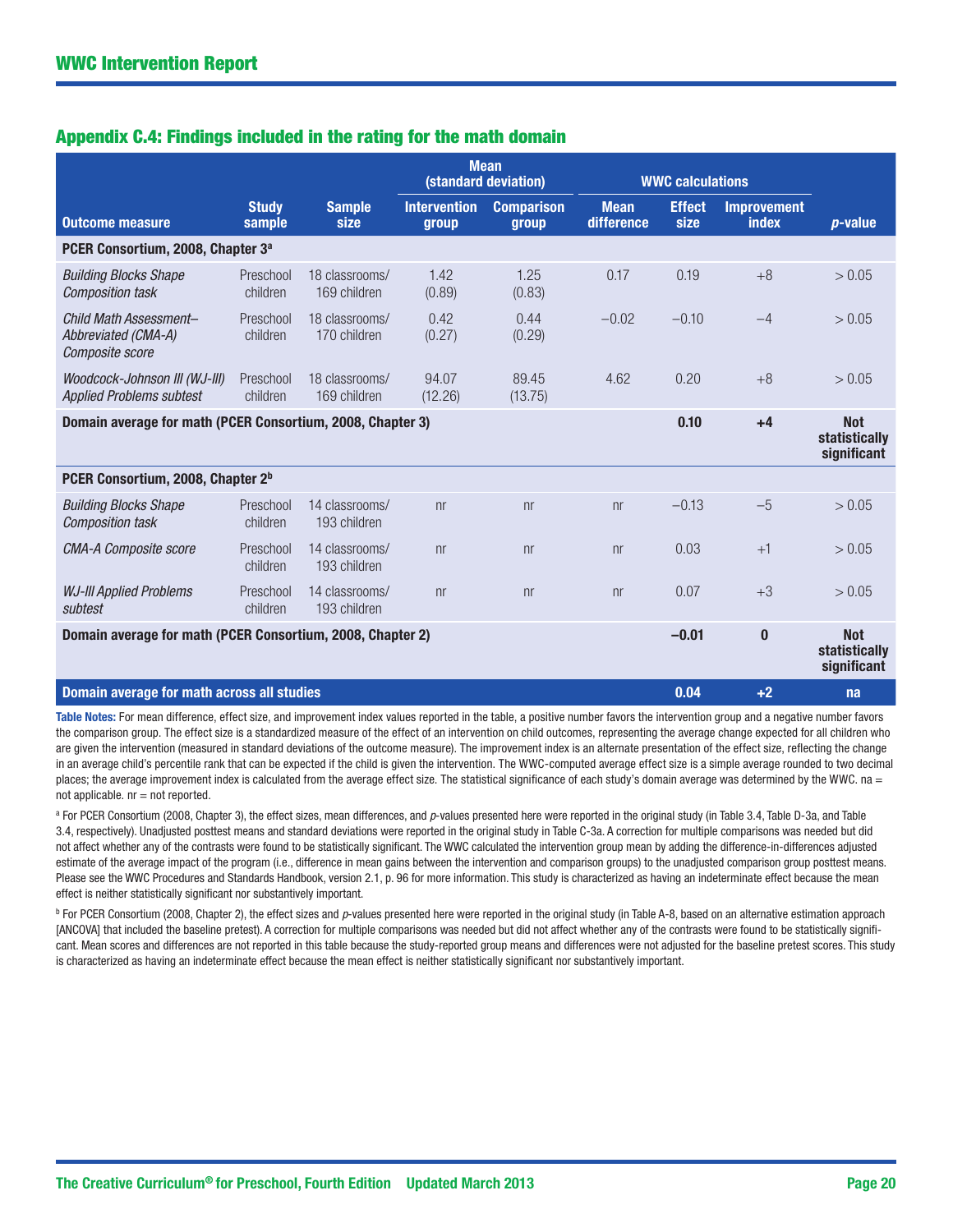|                                                                                                            |                          |                                | <b>Mean</b>                  | (standard deviation)       |                           | <b>WWC calculations</b> |                             |                 |
|------------------------------------------------------------------------------------------------------------|--------------------------|--------------------------------|------------------------------|----------------------------|---------------------------|-------------------------|-----------------------------|-----------------|
| <b>Outcome measure</b>                                                                                     | <b>Study</b><br>sample   | <b>Sample</b><br>size          | <b>Intervention</b><br>group | <b>Comparison</b><br>group | <b>Mean</b><br>difference | <b>Effect</b><br>size   | <b>Improvement</b><br>index | <i>p</i> -value |
| PCER Consortium, 2008, Chapter 3 <sup>a</sup>                                                              |                          |                                |                              |                            |                           |                         |                             |                 |
| Peabody Picture Vocabulary<br>Test III (PPVT-III)                                                          | Kindergarten<br>children | 18 classrooms/<br>160 children | 90.44<br>(11.94)             | 88.09<br>(13.60)           | 2.35                      | 0.15                    | $+6$                        | > 0.05          |
| <b>Test of Language</b><br>Development-Primary III<br>(TOLD-P:3) Grammatic<br><b>Understanding subtest</b> | Kindergarten<br>children | 18 classrooms/<br>161 children | 8.81<br>(2.67)               | 9.63<br>(2.88)             | $-0.82$                   | $-0.17$                 | $-7$                        | > 0.05          |

# Appendix D.1: Description of supplemental findings for the oral language domain, kindergarten follow-up

Table Notes: The supplemental findings presented in this table are additional findings from the studies in this report that do not factor into the determination of the intervention rating. For mean difference, effect size, and improvement index values reported in the table, a positive number favors the intervention group and a negative number favors the comparison group. The effect size is a standardized measure of the effect of an intervention on child outcomes, representing the average change expected for all children who are given the intervention (measured in standard deviations of the outcome measure). The improvement index is an alternate presentation of the effect size, reflecting the change in an average child's percentile rank that can be expected if the child is given the intervention.

<sup>a</sup> For PCER Consortium (2008, Chapter 3), the effect sizes, mean differences, and *p*-values presented here were reported in the original study (in Table 3.4, Table D-3a, and Table 3.4, respectively). A correction for multiple comparisons was needed but did not affect whether any of the contrasts were found to be statistically significant. The WWC calculated the intervention group mean by adding the difference-in-differences adjusted estimate of the average impact of the program (i.e., difference in mean gains between the intervention and comparison groups) to the unadjusted comparison group posttest means. Please see the WWC Procedures and Standards Handbook, version 2.1, p. 96 for more information.

# Appendix D.2: Description of supplemental findings for the print knowledge domain, kindergarten follow-up

|                                                                        |                          |                                | <b>Mean</b>                  | (standard deviation)              |                           | <b>WWC calculations</b> |                             |                 |
|------------------------------------------------------------------------|--------------------------|--------------------------------|------------------------------|-----------------------------------|---------------------------|-------------------------|-----------------------------|-----------------|
| Outcome measure                                                        | <b>Study</b><br>sample   | <b>Sample</b><br><b>size</b>   | <b>Intervention</b><br>group | <b>Comparison</b><br><b>group</b> | <b>Mean</b><br>difference | <b>Effect</b><br>size   | <b>Improvement</b><br>index | <i>p</i> -value |
| PCER Consortium, 2008, Chapter 3 <sup>a</sup>                          |                          |                                |                              |                                   |                           |                         |                             |                 |
| <b>Test of Early Reading Ability</b><br>III (TERA-3)                   | Kindergarten<br>children | 18 classrooms/<br>161 children | 92.21<br>(17.62)             | 92.51<br>(15.30)                  | $-0.30$                   | $-0.04$                 | $-2$                        | > 0.05          |
| Woodcock-Johnson III (WJ-III)<br>Letter-Word Identification<br>subtest | Kindergarten<br>children | 18 classrooms/<br>161 children | 105.21<br>(15.25)            | 105.28<br>(12.95)                 | $-0.07$                   | 0.0                     | $\overline{0}$              | > 0.05          |
| <b>WJ-III Spelling subtest</b>                                         | Kindergarten<br>children | 18 classrooms/<br>161 children | 100.99<br>(17.90)            | 102.28<br>(16.25)                 | $-1.29$                   | $-0.05$                 | $-2$                        | > 0.05          |

Table Notes: The supplemental findings presented in this table are additional findings from the studies in this report that do not factor into the determination of the intervention rating. For mean difference, effect size, and improvement index values reported in the table, a positive number favors the intervention group and a negative number favors the comparison group. The effect size is a standardized measure of the effect of an intervention on child outcomes, representing the average change expected for all children who are given the intervention (measured in standard deviations of the outcome measure). The improvement index is an alternate presentation of the effect size, reflecting the change in an average child's percentile rank that can be expected if the child is given the intervention.

<sup>a</sup> For PCER Consortium (2008, Chapter 3), the effect sizes, mean differences, and *p*-values presented here were reported in the original study (in Table 3.4, Table D-3a, and Table 3.4, respectively). A correction for multiple comparisons was needed but did not affect whether any of the contrasts were found to be statistically significant. The WWC calculated the intervention group mean by adding the difference-in-differences adjusted estimate of the average impact of the program (i.e., difference in mean gains between the intervention and comparison groups) to the unadjusted comparison group posttest means. Please see the WWC Procedures and Standards Handbook, version 2.1, p. 96 for more information.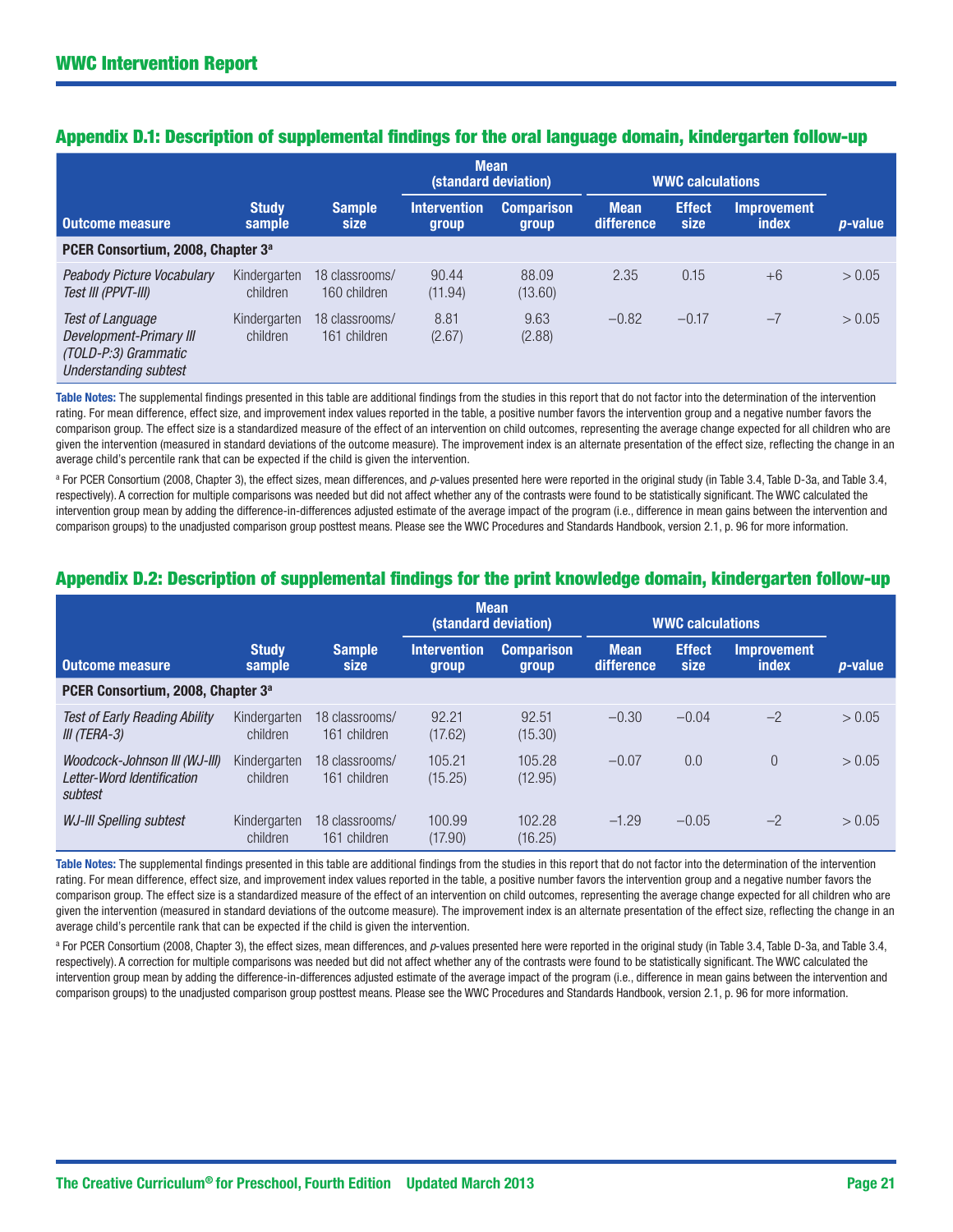# Appendix D.3: Description of supplemental findings for the phonological processing domain, kindergarten follow-up

|                                                                                                                              |                          |                                | <b>Mean</b>                  | (standard deviation)       |                           | <b>WWC calculations</b> |                                    |            |
|------------------------------------------------------------------------------------------------------------------------------|--------------------------|--------------------------------|------------------------------|----------------------------|---------------------------|-------------------------|------------------------------------|------------|
| <b>Outcome measure</b>                                                                                                       | <b>Study</b><br>sample   | <b>Sample</b><br>size          | <b>Intervention</b><br>group | <b>Comparison</b><br>group | <b>Mean</b><br>difference | <b>Effect</b><br>size   | <b>Improvement</b><br><b>index</b> | $p$ -value |
| PCER Consortium, 2008, Chapter 3 <sup>a</sup>                                                                                |                          |                                |                              |                            |                           |                         |                                    |            |
| <b>Preschool Comprehensive</b><br><b>Test of Phonological and Print</b><br>Processing (Pre-CTOPPP)<br><b>Elision subtest</b> | Kindergarten<br>children | 18 classrooms/<br>161 children | 2.68<br>(3.03)               | 2.51<br>(2.83)             | 0.17                      | 0.06                    | $+2$                               | > 0.05     |

Table Notes: The supplemental findings presented in this table are additional findings from the studies in this report that do not factor into the determination of the intervention rating. For mean difference, effect size, and improvement index values reported in the table, a positive number favors the intervention group and a negative number favors the comparison group. The effect size is a standardized measure of the effect of an intervention on child outcomes, representing the average change expected for all children who are given the intervention (measured in standard deviations of the outcome measure). The improvement index is an alternate presentation of the effect size, reflecting the change in an average child's percentile rank that can be expected if the child is given the intervention.

<sup>a</sup> For PCER Consortium (2008, Chapter 3), the effect size, mean difference, and *p*-value presented here were reported in the original study (in Table 3.4, Table D-3a, and Table 3.4, respectively). The WWC calculated the intervention group mean by adding the difference-in-differences adjusted estimate of the average impact of the program (i.e., difference in mean gains between the intervention and comparison groups) to the unadjusted comparison group posttest means. Please see the WWC Procedures and Standards Handbook, version 2.1, p. 96 for more information.

# Appendix D.4: Description of supplemental findings for the math domain, kindergarten follow-up

|                                                                  |                          |                                | <b>Mean</b>                  | (standard deviation)       |                           | <b>WWC calculations</b> |                                    |                 |
|------------------------------------------------------------------|--------------------------|--------------------------------|------------------------------|----------------------------|---------------------------|-------------------------|------------------------------------|-----------------|
| <b>Outcome measure</b>                                           | <b>Study</b><br>sample   | <b>Sample</b><br>size          | <b>Intervention</b><br>group | <b>Comparison</b><br>group | <b>Mean</b><br>difference | <b>Effect</b><br>size   | <b>Improvement</b><br><i>index</i> | <i>p</i> -value |
| PCER Consortium, 2008, Chapter 3 <sup>a</sup>                    |                          |                                |                              |                            |                           |                         |                                    |                 |
| <b>Building Block Shape</b><br><b>Composition task</b>           | Kindergarten<br>children | 18 classrooms/<br>161 children | 2.05<br>(0.80)               | 2.05<br>(0.92)             | 0.00                      | $-0.01$                 | $\Omega$                           | > 0.05          |
| Child Math Assessment-<br>Abbreviated (CMA-A)<br>composite score | Kindergarten<br>children | 18 classrooms/<br>161 children | 0.66<br>(0.18)               | 0.63<br>(0.20)             | 0.03                      | 0.14                    | $+6$                               | > 0.05          |
| Woodcock-Johnson III (WJ-III)<br><b>Applied Problems subtest</b> | Kindergarten<br>children | 18 classrooms/<br>161 children | 95.58<br>(14.29)             | 93.46<br>(13.21)           | 2.12                      | 0.09                    | $+4$                               | > 0.05          |

Table Notes: The supplemental findings presented in this table are additional findings from the studies in this report that do not factor into the determination of the intervention rating. For mean difference, effect size, and improvement index values reported in the table, a positive number favors the intervention group and a negative number favors the comparison group. The effect size is a standardized measure of the effect of an intervention on child outcomes, representing the average change expected for all children who are given the intervention (measured in standard deviations of the outcome measure). The improvement index is an alternate presentation of the effect size, reflecting the change in an average child's percentile rank that can be expected if the child is given the intervention.

<sup>a</sup> For PCER Consortium (2008, Chapter 3), the effect sizes, mean differences, and *p*-values presented here were reported in the original study (in Table 3.4, Table D-3a, and Table 3.4, respectively). A correction for multiple comparisons was needed but did not affect whether any of the contrasts were found to be statistically significant. The WWC calculated the intervention group mean by adding the difference-in-differences adjusted estimate of the average impact of the program (i.e., difference in mean gains between the intervention and comparison groups) to the unadjusted comparison group posttest means. Please see the WWC Procedures and Standards Handbook, version 2.1, p. 96 for more information.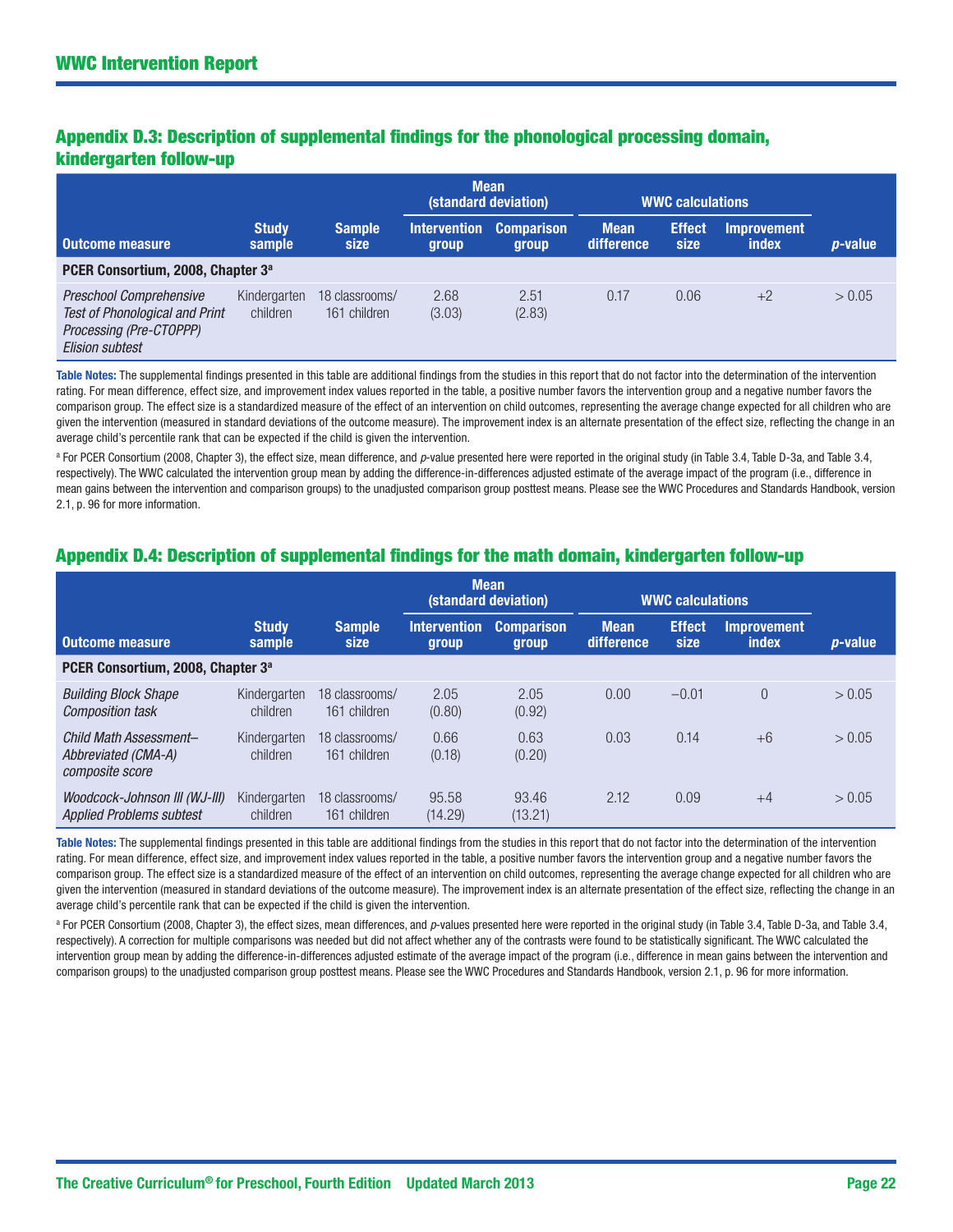# Endnotes

1 The descriptive information for this program was obtained from publicly available sources: the program's website (https://www. teachingstrategies.com/page/73756-creative-curriculum-system-preschool.cfm, downloaded February 2012), and the program's online catalog [\(https://www.teachingstrategies.com/content/pageDocs/Teaching-Strategies-Catalog-2011.pdf](https://www.teachingstrategies.com/content/pageDocs/Teaching-Strategies-Catalog-2011.pdf), downloaded February 2012). The WWC requests developers review the program description sections for accuracy from their perspective. The program description was provided to the developer in February 2012 and we incorporated feedback from the developer. Further verification of the accuracy of the descriptive information for this program is beyond the scope of this review. The literature search reflects documents publicly available by December 2012.

2 The previous intervention report for *The Creative Curriculum*® *for Preschool* was released in August 2009. This report has been updated to include reviews of five studies that have been released since 2009. Of the additional studies, none were within the scope of the review protocol for Early Childhood Education topic area. A complete list and disposition of all studies reviewed are provided in the references. The report confirmed the study disposition of *meets WWC evidence standards without reservations* for the PCER Consortium (2008) study, Chapter 3, Creative Curriculum: University of North Carolina at Charlotte and confirmed the study disposition of *meets WWC evidence standards with reservations* for PCER Consortium (2008) study, Chapter 2, Bright Beginnings and Creative Curriculum: Vanderbilt University, which were included in the earlier report. One study that was included in the 2009 report—Henry et al. (2004)—received a revised disposition in this report of *does not meet WWC evidence standards*. The revised disposition is due to a change in the review protocol, particularly in baseline equivalence standards. The studies in this report were reviewed using the Evidence Standards from the WWC Procedures and Standards Handbook (version 2.1), along with those described in the Early Childhood Education review protocol (version 2.0). The evidence presented in this report is based on available research. Findings and conclusions may change as new research becomes available.The studies reviewed by the WWC are all evaluations of the Fourth Edition of *The Creative Curriculum*® *for Preschool*. In July 2011, the developer released *The Creative Curriculum*® *for Preschool, Fifth Edition,* as part of *The Creative Curriculum*® *System for Preschool*. No effectiveness studies of this updated, expanded curriculum have been completed. Therefore, this intervention report focuses on the Fourth Edition.

<sup>3</sup> The national PCER Consortium (2008) study (Chapters 2 and 3) summarized in this intervention report was prepared by staff of one of the WWC contractors. Because the principal investigator for the WWC review of early childhood education is also a staff member of that contractor, the study was rated by staff members from a different organization, who also prepared this intervention report. The report was then reviewed by the principal investigator, a WWC Quality Assurance reviewer, and an external peer reviewer.

4 For criteria used in the determination of the rating of effectiveness and extent of evidence, see the WWC Rating Criteria on p. 24. These improvement index numbers show the average and range of child-level improvement indices for all findings across the studies. Two other domains in the protocol—early reading and writing and cognition—were not examined by the studies that met standards.

5 The national PCER Consortium (2008) study conducted a rigorous efficacy evaluation of 14 preschool curricula. Twelve research teams implemented one or two curricula in preschool settings serving predominantly low-income children using an experimental design. For each team, preschools or classrooms were randomly assigned to the intervention curricula or comparison curricula and the children were followed from preschool through kindergarten. The studies each used a common set of measures with the cohort of children beginning preschool in the summer/fall of 2003. PCER Consortium (2008) summarized the details and results of each curriculum study.

<sup>6</sup> An author query was conducted to obtain the study data necessary to establish equivalence at baseline for one outcome measure in each domain (i.e., unadjusted means and standard deviations of the outcome measures for the intervention and the comparisongroups). The pretest data provided for each domain was used to establish baseline equivalence for the domain.

 $7$  By name, this measure sounds as if it should be captured under the early reading and writing domain; however, the description of the measure identifies constructs that are pertinent to print knowledge, such as knowing the alphabet, understanding print conventions, and environmental print.

8 Klein, A., & Starkey, P. (2002). *Child Math Assessment–Abbreviated*. Berkeley, CA: Author.

9 Clements, D. H., Sarema, J., & Liu, X. (2008). Development of a measure of early mathematics achievement using the Rasch model: The Research-based Early Maths Assessment. *Educational Psychology, 28*(4), 457–482.

# Recommended Citation

U.S. Department of Education, Institute of Education Sciences, What Works Clearinghouse. (2013, March). *Early Childhood Education intervention report: The Creative Curriculum*® *for Preschool, Fourth Edition*. Retrieved from<http://whatworks.ed.gov>.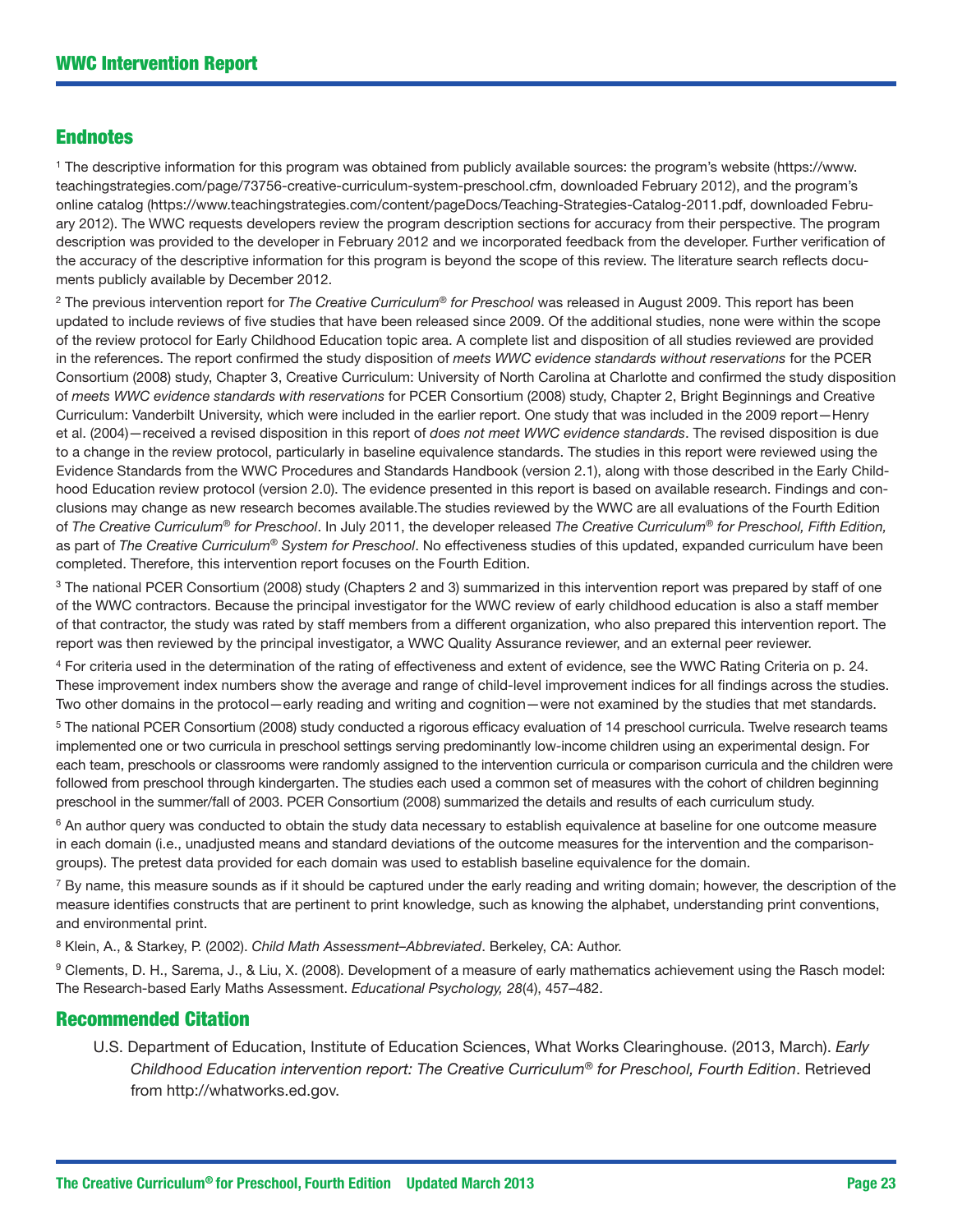# WWC Rating Criteria

# Criteria used to determine the rating of a study

| <b>Study rating</b>                                         | <b>Criteria</b>                                                                                                                                                                     |
|-------------------------------------------------------------|-------------------------------------------------------------------------------------------------------------------------------------------------------------------------------------|
| <b>Meets WWC evidence standards</b><br>without reservations | A study that provides strong evidence for an intervention's effectiveness, such as a well-implemented RCT.                                                                          |
| <b>Meets WWC evidence standards</b><br>with reservations    | A study that provides weaker evidence for an intervention's effectiveness, such as a QED or an RCT with high<br>attrition that has established equivalence of the analytic samples. |

# Criteria used to determine the rating of effectiveness for an intervention

| <b>Rating of effectiveness</b>      | <b>Criteria</b>                                                                                                                                                                                                                                                                                                                                                                                                                                                                                                                                                                    |
|-------------------------------------|------------------------------------------------------------------------------------------------------------------------------------------------------------------------------------------------------------------------------------------------------------------------------------------------------------------------------------------------------------------------------------------------------------------------------------------------------------------------------------------------------------------------------------------------------------------------------------|
| <b>Positive effects</b>             | Two or more studies show statistically significant positive effects, at least one of which met WWC evidence<br>standards for a strong design, AND<br>No studies show statistically significant or substantively important negative effects.                                                                                                                                                                                                                                                                                                                                        |
| <b>Potentially positive effects</b> | At least one study shows a statistically significant or substantively important positive effect, AND<br>No studies show a statistically significant or substantively important negative effect AND fewer or the same number<br>of studies show indeterminate effects than show statistically significant or substantively important positive effects.                                                                                                                                                                                                                              |
| <b>Mixed effects</b>                | At least one study shows a statistically significant or substantively important positive effect AND at least one study<br>shows a statistically significant or substantively important negative effect, but no more such studies than the number<br>showing a statistically significant or substantively important positive effect, OR<br>At least one study shows a statistically significant or substantively important effect AND more studies show an<br>indeterminate effect than show a statistically significant or substantively important effect.                         |
| <b>Potentially negative effects</b> | One study shows a statistically significant or substantively important negative effect and no studies show<br>a statistically significant or substantively important positive effect, OR<br>Two or more studies show statistically significant or substantively important negative effects, at least one study<br>shows a statistically significant or substantively important positive effect, and more studies show statistically<br>significant or substantively important negative effects than show statistically significant or substantively important<br>positive effects. |
| <b>Negative effects</b>             | Two or more studies show statistically significant negative effects, at least one of which met WWC evidence<br>standards for a strong design, AND<br>No studies show statistically significant or substantively important positive effects.                                                                                                                                                                                                                                                                                                                                        |
| No discernible effects              | None of the studies shows a statistically significant or substantively important effect, either positive or negative.                                                                                                                                                                                                                                                                                                                                                                                                                                                              |

# Criteria used to determine the extent of evidence for an intervention

| <b>Extent of evidence</b> | <b>Criteria</b>                                                                                                                                                                                                                                                           |
|---------------------------|---------------------------------------------------------------------------------------------------------------------------------------------------------------------------------------------------------------------------------------------------------------------------|
| <b>Medium to large</b>    | The domain includes more than one study, AND<br>The domain includes more than one school, AND<br>The domain findings are based on a total sample size of at least 350 students, OR, assuming 25 students in a class,<br>a total of at least 14 classrooms across studies. |
| <b>Small</b>              | The domain includes only one study, OR<br>The domain includes only one school, OR<br>The domain findings are based on a total sample size of fewer than 350 students, AND, assuming 25 students<br>in a class, a total of fewer than 14 classrooms across studies.        |